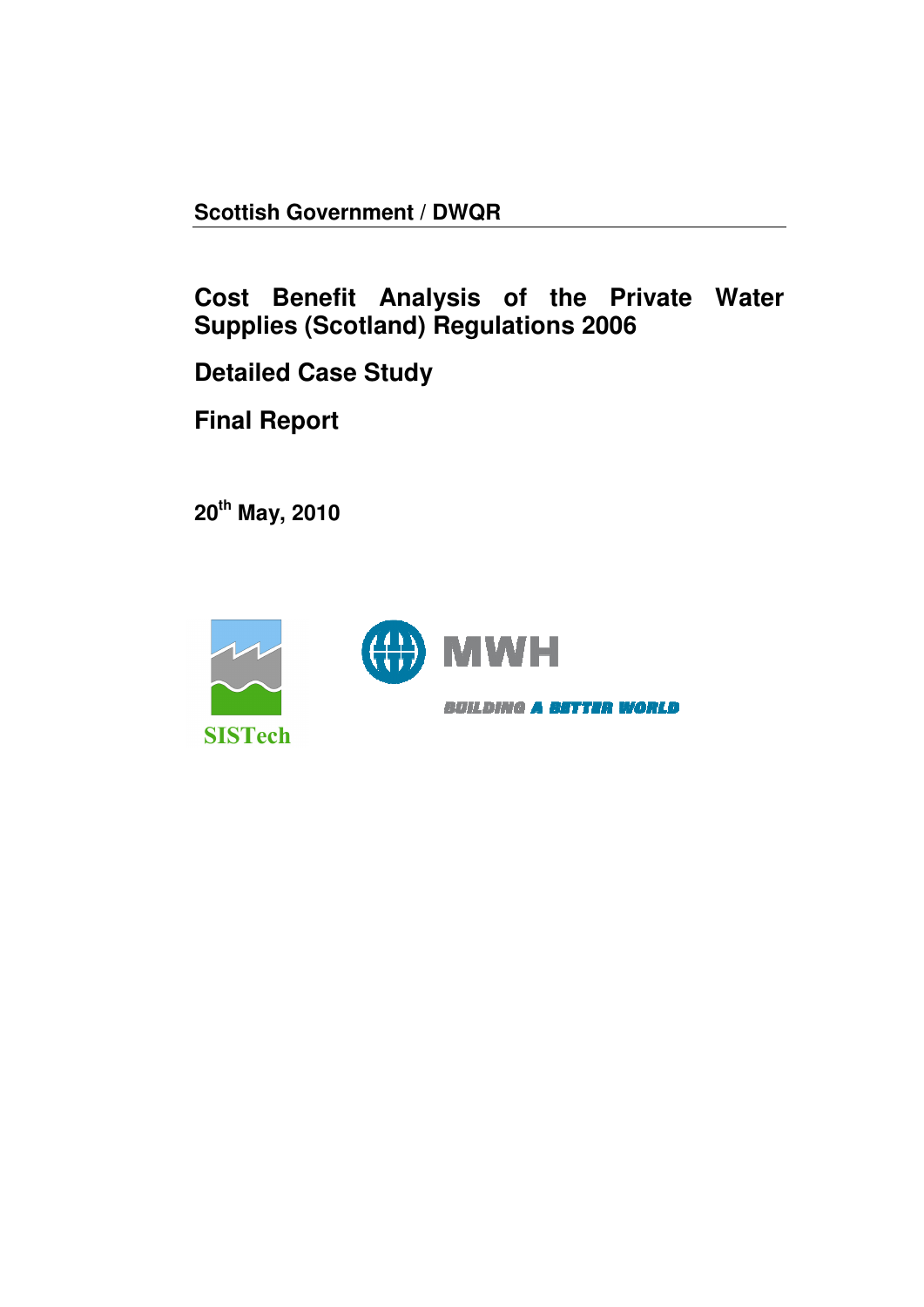

**BUILDING A BETTER WORLD** 

**Client: Scottish Government / DWQR** 

## **Project: Cost Benefit Analysis of the Private Water Supplies (Scotland) Regulations 2006**

#### **Document Title: Final Report**

|                |                   | MWH Project Code: 41517238                | Document No: - 1                   |            |                    |  |
|----------------|-------------------|-------------------------------------------|------------------------------------|------------|--------------------|--|
| <b>Version</b> | <b>Date</b>       | <b>Description/Amendment</b>              | <b>Prepared by (Author)</b>        | Checked by | <b>Reviewed by</b> |  |
|                | $24th$ March 2010 | First draft issue for client              | S.Goodsir.<br>T.Darlow;<br>K.Pratt | T.Darlow   | P.Jowitt           |  |
|                | $2^{nd}$ May 2010 | Final issue                               | S.Goodsir.<br>T.Darlow;<br>K.Pratt | T.Darlow   | P.Jowitt           |  |
| 3              | $20th$ May 2010   | Final Issue (without detailed case study) | S.Goodsir.<br>T.Darlow;<br>K.Pratt | T.Darlow   | P.Jowitt           |  |
|                |                   |                                           |                                    |            |                    |  |
|                |                   |                                           |                                    |            |                    |  |

#### **PLEASE DESTROY ALL SUPERSEDED COPIES OR CLEARLY MARK THEM AS "SUPERSEDED" UNCONTROLLED WHEN PRINTED**

| <b>File Location</b> | Date | <b>Admin Check by</b> |
|----------------------|------|-----------------------|
|                      |      |                       |

## **OPTIONAL EXTRA IF REQUIRED BY PROJECT MANAGER:**

| <b>Distribution:</b> |                              |  |  |  |  |  |  |
|----------------------|------------------------------|--|--|--|--|--|--|
| <b>Name</b>          | Colette Roberston-<br>Kellie |  |  |  |  |  |  |
| Copy No.             |                              |  |  |  |  |  |  |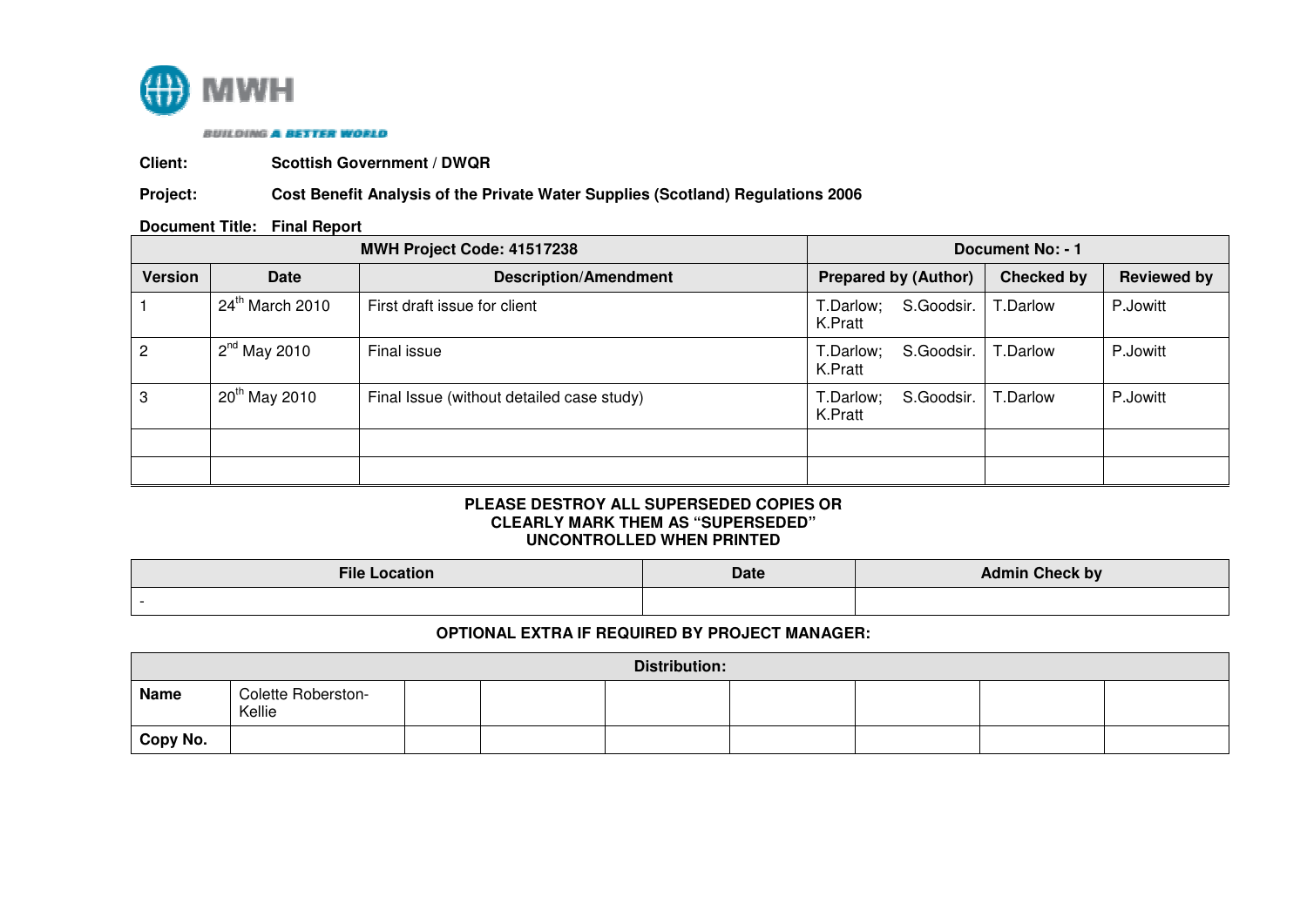# **Table of Contents**

|                | <b>ACKNOWLEDGEMENTS</b>                                | 1            |
|----------------|--------------------------------------------------------|--------------|
|                | <b>EXECUTIVE SUMMARY</b>                               | $\mathbf{2}$ |
|                | <b>ABBREVIATIONS AND ACRONYMS</b>                      | 3            |
| 1              | <b>INTRODUCTION</b>                                    | 4            |
| $\mathbf 2$    | <b>PROJECT PURPOSE AND OBJECTIVES</b>                  | 4            |
| 3              | <b>SUMMARY OF PREVIOUS STUDY</b>                       | 4            |
| 4              | <b>SELECTION OF CASE STUDY AREA</b>                    | 5            |
| 5              | <b>COST BENEFIT METHODOLOGY</b>                        | 5            |
| 5.1            | <b>Overview</b>                                        | 5            |
| 5.2            | Cost and benefits to be considered                     | 6            |
| 5.3            | Data Sources on PWS in the SBC area                    | 9            |
| 5.4            | <b>Costs to stakeholders</b>                           | 9            |
| 5.4.1          | <b>Scottish Borders Council</b>                        | 9            |
| 5.4.2          | <b>The Scottish Government</b>                         | 10           |
| 5.4.3          | <b>Relevant Persons</b>                                | 10           |
| 5.5            | <b>Benefits from avoided Health Costs</b>              | 12           |
| 5.6            | Number of people contracting gastro-intestinal disease | 12           |
| 5.6.1          | The Cost of Contracting a disease from a high risk PWS | 16           |
| 6              | <b>RESULTS OF STUDY</b>                                | 18           |
| 6.1            | Key results from SBC case study                        | 18           |
| 6.2            | <b>Summary of CBA</b>                                  | 18           |
| 6.3            | <b>CBA Sensitivity Analysis</b>                        | 19           |
| $\overline{7}$ | <b>DISCUSSION OF RESULTS</b>                           | 20           |
| 7.1            | Key results from SBC case study                        | 20           |
| 7.2            | <b>CBA</b>                                             | 21           |
| 7.3            | <b>Comments efficacy of Grant Scheme</b>               | 21           |
| 8              | PRINCIPAL LIMITATIONS TO THE STUDY                     | 23           |
| 9              | <b>RECOMMENDATIONS FOR FURTHER WORK</b>                | 23           |
| 10             | <b>CONCLUSIONS</b>                                     | 24           |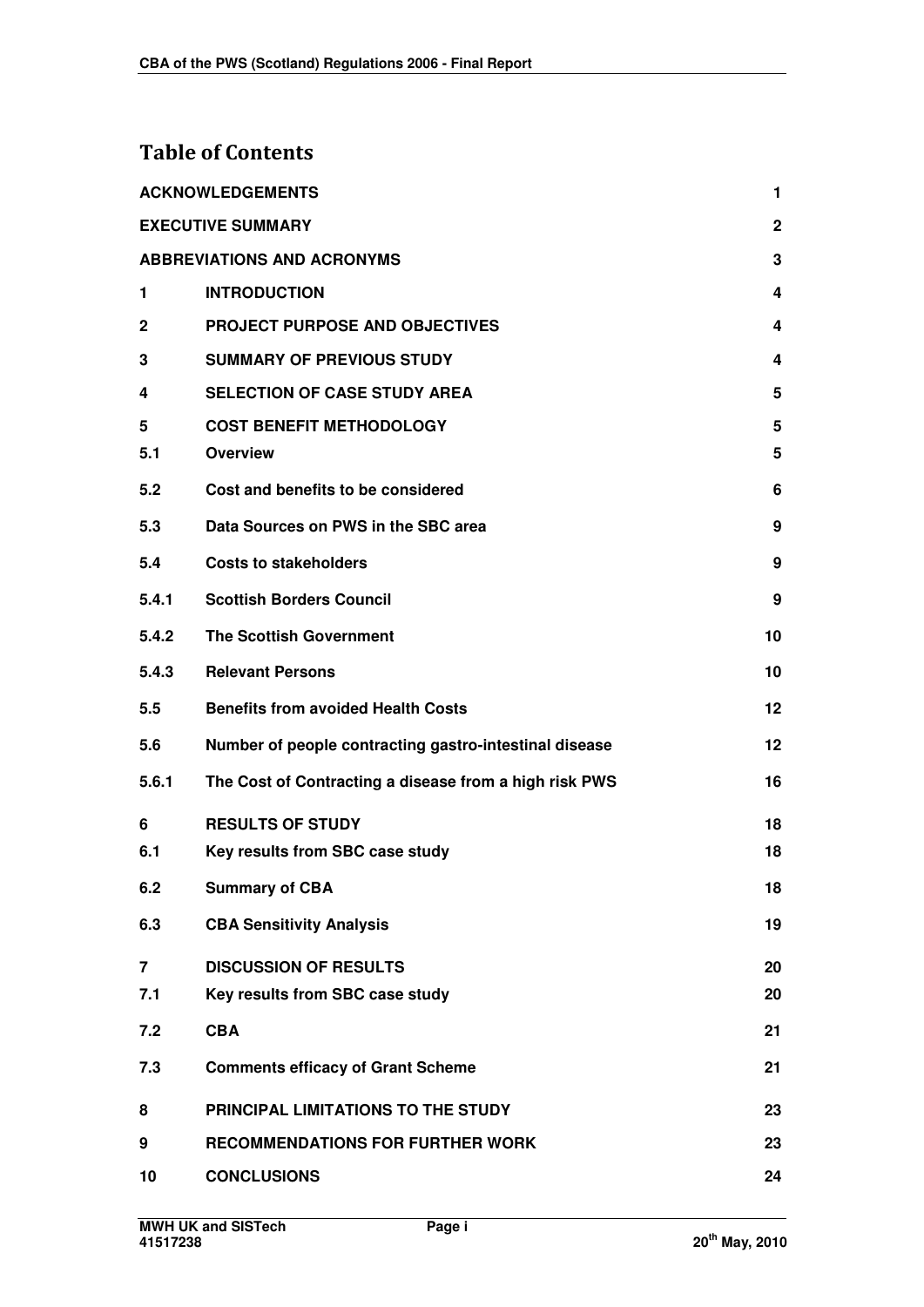| APPENDIX 1 – SBC STAFF COSTS                  | 26 |
|-----------------------------------------------|----|
| APPENDIX 2 – DETAILS OF PWS MAINTENANCE COSTS | 27 |
| <b>REFERENCES</b>                             | 28 |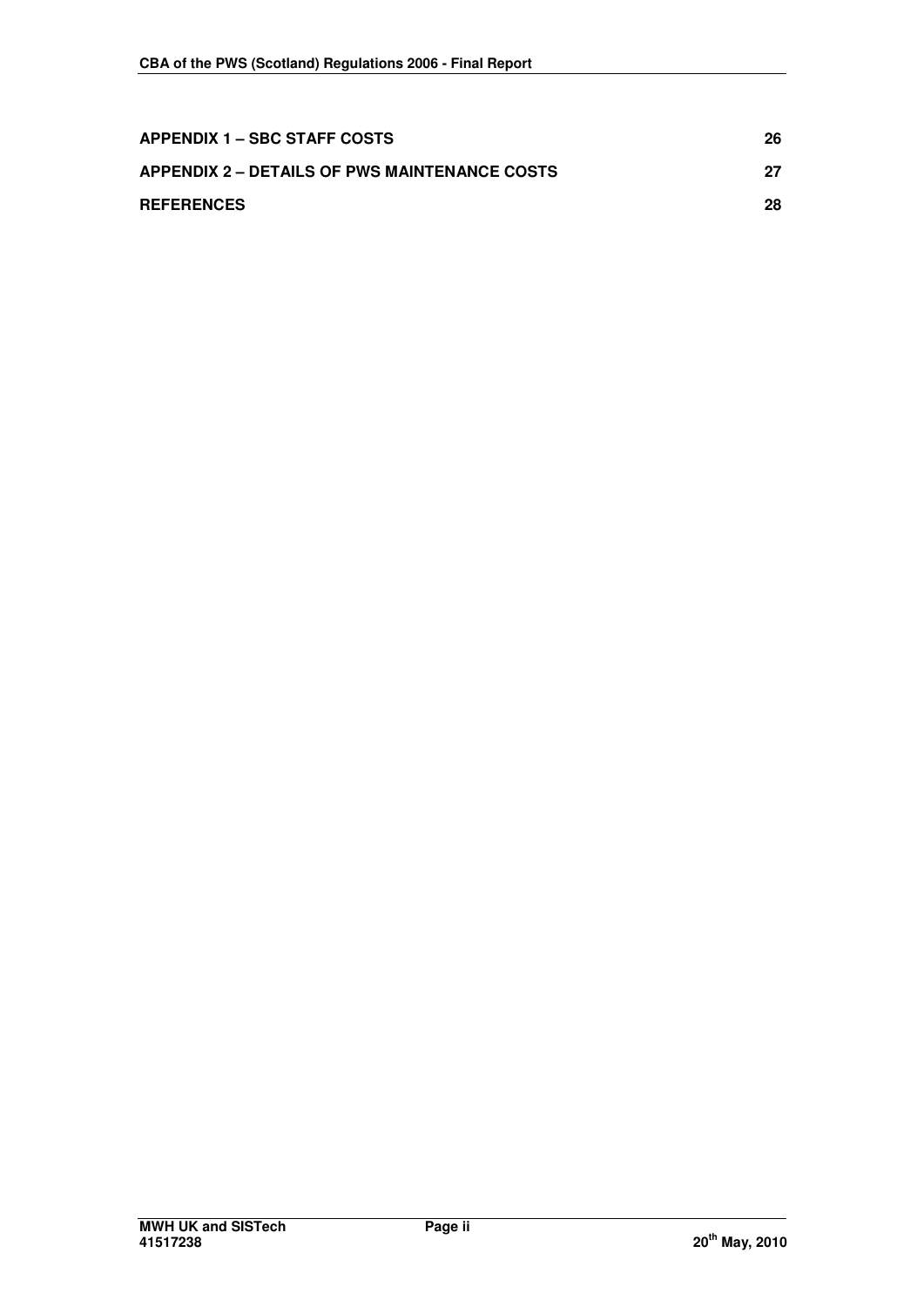# **Acknowledgements**

MWH would like to acknowledge the assistance and support of the Environmental Health department at Scottish Borders Council in the preparation of this report.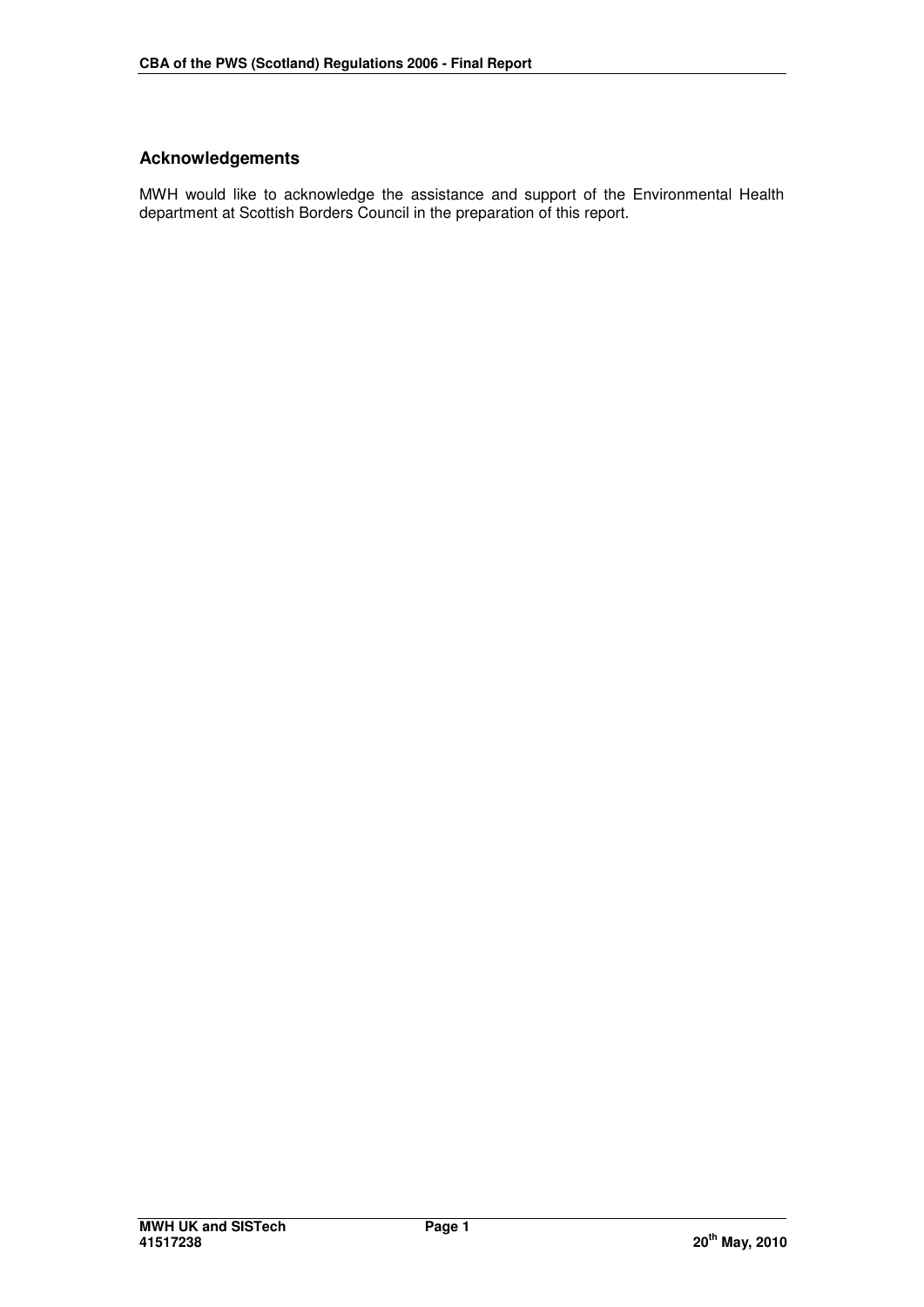## **Executive Summary**

The purpose of this study is to assess the costs and benefits relating to the Private Water Supplies (Scotland) Regulations 2006 by reviewing and improving the assessment made in previous studies conducted in 2002 and 2004. The study is based on a case study of one Scottish Local Authority, the Scottish Borders Council.

A standard Cost Benefit Analysis (CBA) framework was used to assess the economic efficiency of the regulations. The boundaries of this CBA were agreed with a project Steering Group.

The principal costs considered in the CBA were as follows: costs to Relevant Persons in upgrading and maintaining Private Water Supplies (PWS); SBC staff and administration costs; and cost to Scottish Government / DWQR in terms of administration of the scheme. These costs were quantified through use of data obtained from SBC and Scottish Government/DWQR.

The benefits from introduction of the Regulations were assessed in terms of the avoided cost of illness from drinking water from PWS. This was quantified by analysing the total number of supplies improved to date and making projections of the number of supplies that would be improved over an extended period. Health Protection Scotland (HPS) was consulted to obtain the best available epidemiological data to inform this assessment. However, difficulties were still encountered in obtaining robust figures for the number of people falling ill each year as a result of PWS.

The total projected costs over the 15 year period starting from 2005 are £4.6 million. The majority of these costs (54%) fall on the PWS owners. The total projected reduction in health costs over the same period is £5.7 million. From this, £3.7 million arises from improvement of Type A supplies. The 2006 Regulations therefore have a net benefit to society in SBC area of £1.16M.

Although there is a net benefit, analysis of data from the SBC has shown there has been very low uptake of the grant scheme amongst Type B supplies. One possible reason for this is the difference between the cost of upgrading supplies and the level of grant provided. This issue is explored further in the report.

It was concluded that the study has enabled the actual impact of the Regulations, in terms of number of supplies improved, to be assessed for the case study area. However, it highlights a number of deficiencies in some datasets, in particular health data. A number of recommendations have been put forward for how these deficiencies could be addressed in future studies.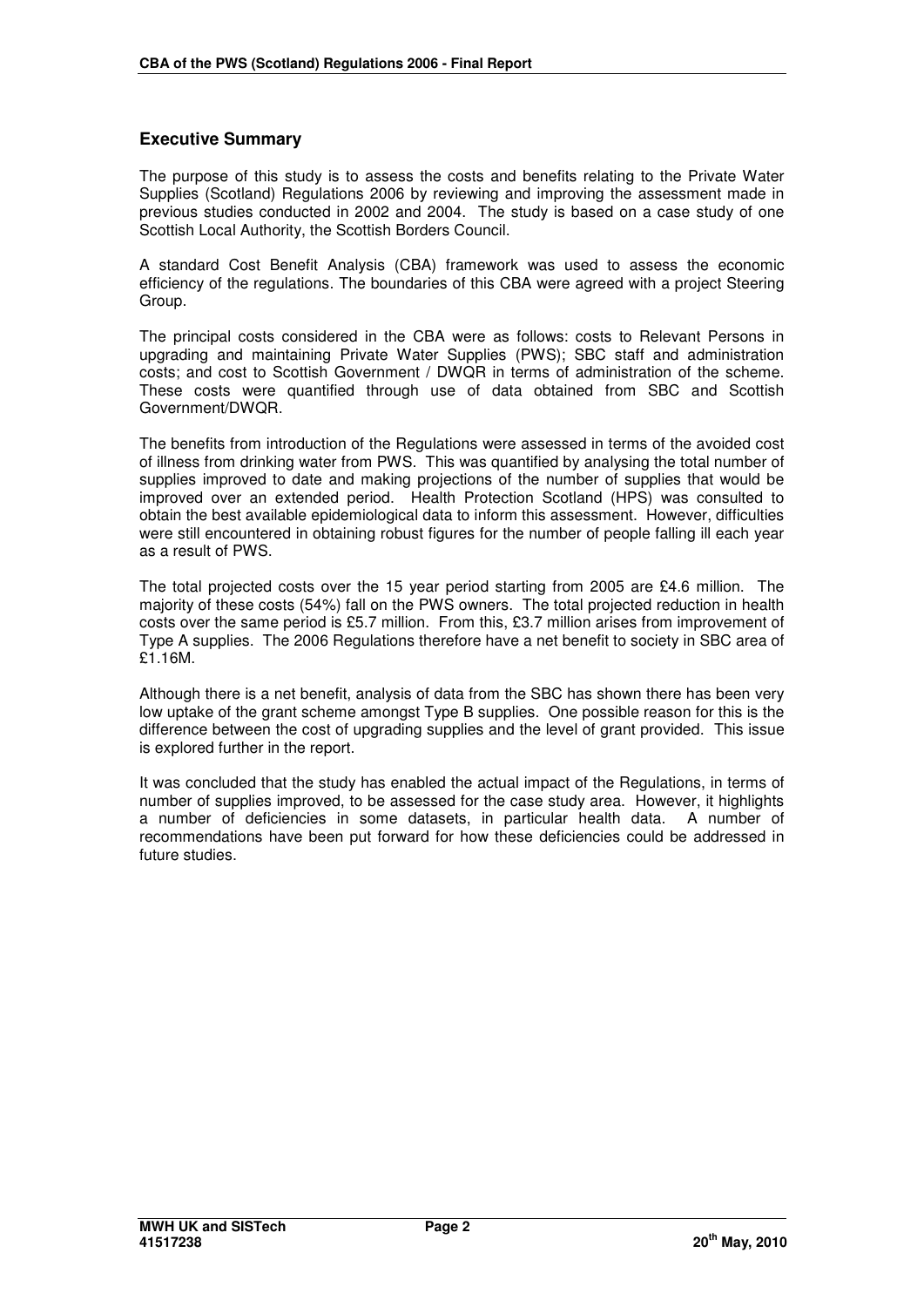| 2002 Report      | Economic<br>Assessment<br>Possible<br>of l<br>Regulations for Private Water Supplies and<br>Public Buildings in Scotland (2002)                                                    |  |  |  |
|------------------|------------------------------------------------------------------------------------------------------------------------------------------------------------------------------------|--|--|--|
| 2004 Report      | Economic Assessment in Support of the<br>Partial Regulatory Impact Assessment for<br>Possible Regulations for Private Water<br>Supplies and Public Buildings in Scotland<br>(2004) |  |  |  |
| 2006 Regulations | <b>Supplies</b><br>(Scotland)<br>Private<br>Water<br>Regulations 2006                                                                                                              |  |  |  |
| <b>CBA</b>       | <b>Cost Benefit Assessment</b>                                                                                                                                                     |  |  |  |
| <b>DWQR</b>      | Drinking Water Quality Regulator                                                                                                                                                   |  |  |  |
| EHO              | <b>Environmental Health Officer</b>                                                                                                                                                |  |  |  |
| GI               | gastro-intestinal (illness)                                                                                                                                                        |  |  |  |
| LA               | <b>Local Authority</b>                                                                                                                                                             |  |  |  |
| <b>PCV</b>       | <b>Prescribed Concentration or Value</b>                                                                                                                                           |  |  |  |
| <b>PWS</b>       | Private Water Supply                                                                                                                                                               |  |  |  |
| <b>REHIS</b>     | Royal Environmental Health<br>Institute<br>οf<br>Scotland                                                                                                                          |  |  |  |
| <b>SBC</b>       | <b>Scottish Borders Council</b>                                                                                                                                                    |  |  |  |
| SG               | <b>Scottish Government</b>                                                                                                                                                         |  |  |  |

# **Abbreviations and Acronyms**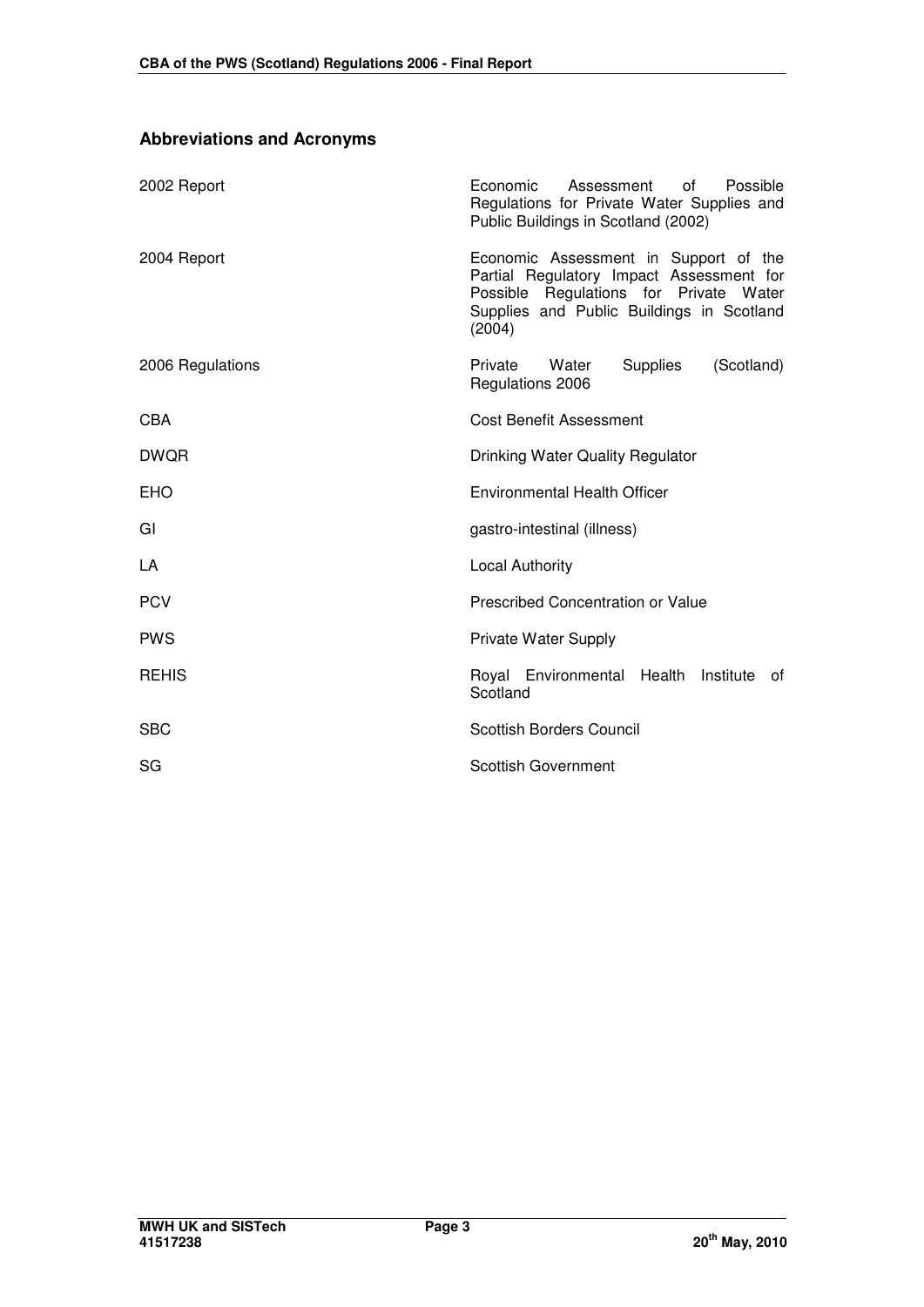# **1 Introduction**

Private Water Supplies (PWS) in Scotland are regulated by local authorities using the Private Water Supply (Scotland) Regulations 2006 and the Water (Scotland) Act 1980.

The 2006 Regulations were introduced to implement the EC Directive (98/83/EC) on the quality of water intended for human consumption. The main changes as a result of the implementation of the 2006 Regulations were as follows:

- Introduction of a new system of categorising PWS into Type A or B supply depending on volume supplied and whether the water is used for commercial purposes.
- Requirement for some additional water quality determinants to be analysed for and a reduction in the maximum prescribed concentrations for certain existing determinants.
- Introduction of a grant scheme to assist in Relevant Persons upgrading their supplies to meet the requirements of the 2006 Regulations.
- Introduction of the requirement for Local authorities to undertake risk assessments of the potential health risks associated with private water supplies

Prior to the introduction of the 2006 regulations SISTech and Envirocentre undertook a Cost Benefit Assessment (CBA) of the predicted impact of the new regulations. This assessment focussed on economic costs and benefits to Local Authorities and to the owners and users of PWS. MWH and SISTech were commissioned by the Drinking Water Quality Regulator (DWQR) in 2010 to review and improve this assessment in the light of three years' experience of the regulations being in place in Scotland.

## **2 Project Purpose and Objectives**

The purpose of this study is to assess the costs and benefits relating to the Private Water Supplies (Scotland) Regulations 2006 by reviewing and improving the assessment made in previous studies conducted in 2002 and 2004 by SISTech and the Envirocentre<sup>1</sup>. The study is based on a 'case study' of one Scottish Local Authority, the Scottish Borders Council.

The project objectives were to

- 1. Review the costs to the local authority, the Scottish Government and DWQR, owners and users of private water supplies, and other stakeholders, based on experience since the implementation of the regulations.
- 2. Assessment of the health benefits (i.e. avoided health costs) realised through the use of risk assessments and grant scheme.
- 3. Perform a cost-benefit analysis of the regulations, based on the above costs and benefits.

A Project Steering Group, including representatives of the Scottish Government and DWQR, Health Protection Scotland, the European Commission Directorate-General Environment, and Scottish Borders Council, met in the early stages of the work, to agree a methodology for the analysis.

This report sets out the methodologies used for the overall analysis and for the evaluation of the costs and benefits of the implementation of the regulations, and presents recommendations for the continuing improvement of water quality from PWS.

#### **3 Summary of Previous Study**

In 2004, an economic assessment of the possible impact of the (then draft) 2006 Regulations was published by EnviroCentre and SISTech for the Scottish Executive Central Research Unit<sup>1</sup> above. This study estimated the cost and benefits of the new regulations to the whole of Scotland and included scoping for a grant scheme to support the implementation of the regulations.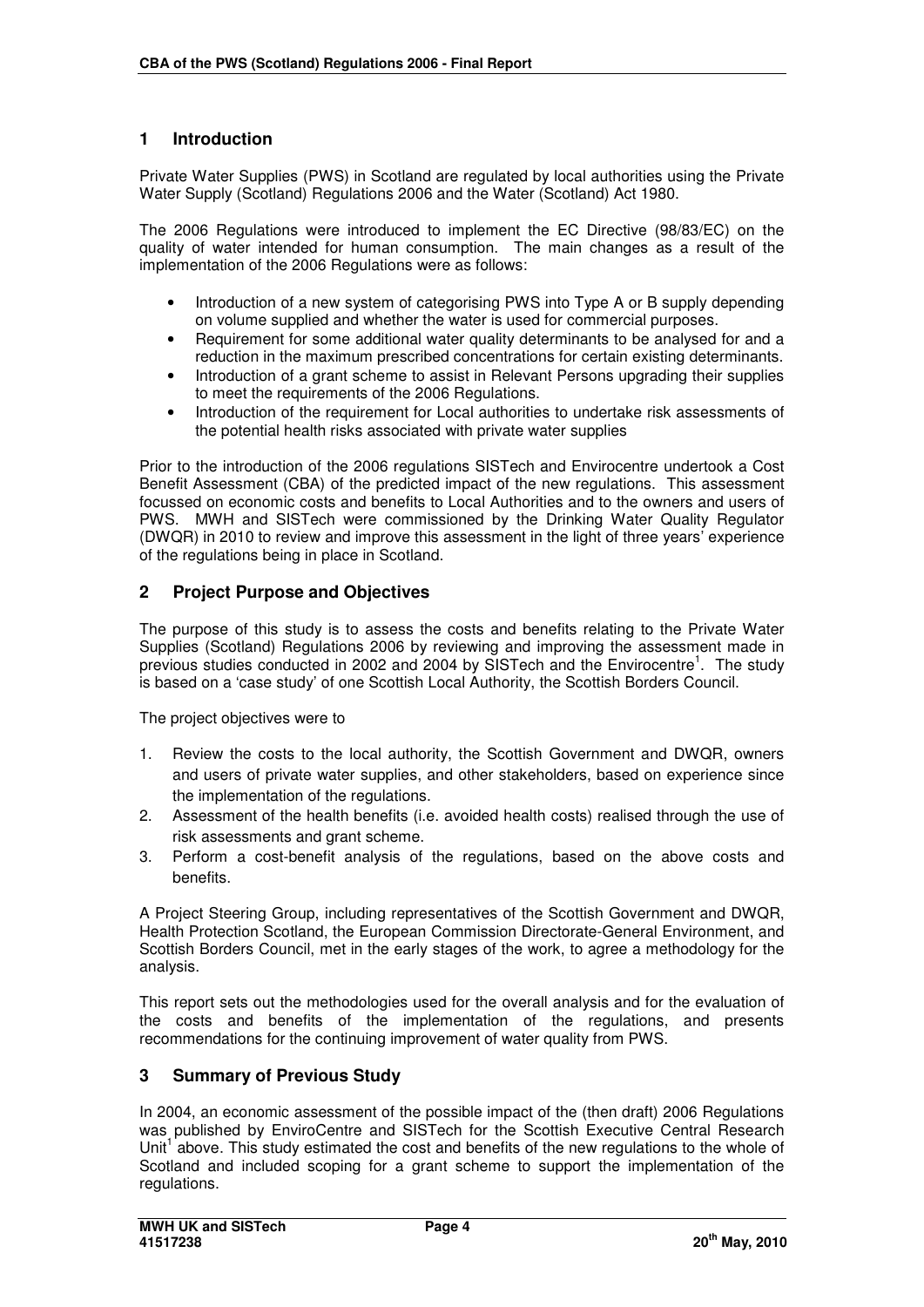The report concluded that the costs for implementing the new regulations ranged between £6 - £46M over 15 years and would result in a health benefit saving ranging between £40 - £111M (with base values of £14.3M for Type A supplies and a further £47.2M for Type B supplies). These figures resulted in a favourable cost benefit ratio across most of scenarios considered and formed the economic evidence used in the Regulatory Impact Assessment conducted by the Scottish Government to justify the decision to proceed with the provision of the 2006 Regulations and the supporting grant scheme.

The large range of values and large number of scenarios considered in the 2004 Report were due to the high number of uncertainties which had to be considered in this analysis.

## **4 Selection of case study area**

The present CBA has studied the impact of the 2006 regulations on one local authority - Scottish Borders Council (SBC). SBC extends from the southern fringes of greater Edinburgh in the north to the national boundary with Cumbria and Northumberland in the south east and South Lanarkshire and Dumfries & Galloway in the south west. SBC covers an area of approximately 4,700 km<sup>2</sup> with a population of 106,800 (in 2001<sup>2</sup>). Although there are some larger settlements, such as Hawick (14,000 people) and Galashiels (12,400), the area is characterised by rural communities.

According to the DWQR's annual report<sup>3</sup> there are a total of 1,414 registered PWS, including 128 Type A supplies, in SBC's area; only three local authorities have more PWSs in Scotland. The annual report states that risk assessments have been completed for 113 Type A supplies and number of Type B supplies. SBC agreed to provide the project team with access to records of risk assessment undertaken and the available details of subsequent upgrades.

Given that this project was intended as a pilot for potential future studies it was also judged appropriate to undertake a case study of a local authority geographically close to the project team. This would ensure best use of available resources.

The Scottish Borders Council is coterminous with the NHS Borders, the local Health Board, which offered potential advantages to the study.

# **5 Cost Benefit Methodology**

#### **5.1 Overview**

A standard cost-benefit analysis framework was used to assess the economic efficiency of the regulations. The boundaries of the study were confined to the following parameters, which were agreed with the project Steering Group on 29th January 2010:

- Private Water Supplies (PWS): The study covers both Type A and Type B PWS.
- Geographic: The area of the Scottish Borders Council Local Authority is considered.
- Population: Residents and commercial organisations within the area of the Scottish Borders Council are included. Non-residents who enter the Scottish Borders and use PWS for a limited time within the area are also considered in the study.
- Time scales: The study projects likely cost and benefit scenarios 15 years into the future.

The steering group also agreed the set of costs and benefits to be considered. These include the costs arising from implementation of the Private Water Supplies (Scotland) Regulations 2006 to the various stakeholders (the Scottish Government and DWQR, the Local Authority, PWS owners), including any new costs that may have arisen as a result of the regulations. Each of the costs and benefits was physically quantified and then monetarily evaluated, using primary data where possible. Each cost and benefit is discussed in more detail below. The standard Treasury discounting formula, using a discount rate of 3.5%, was applied and a present valuation of the costs and benefits made. Finally, a sensitivity analysis of the results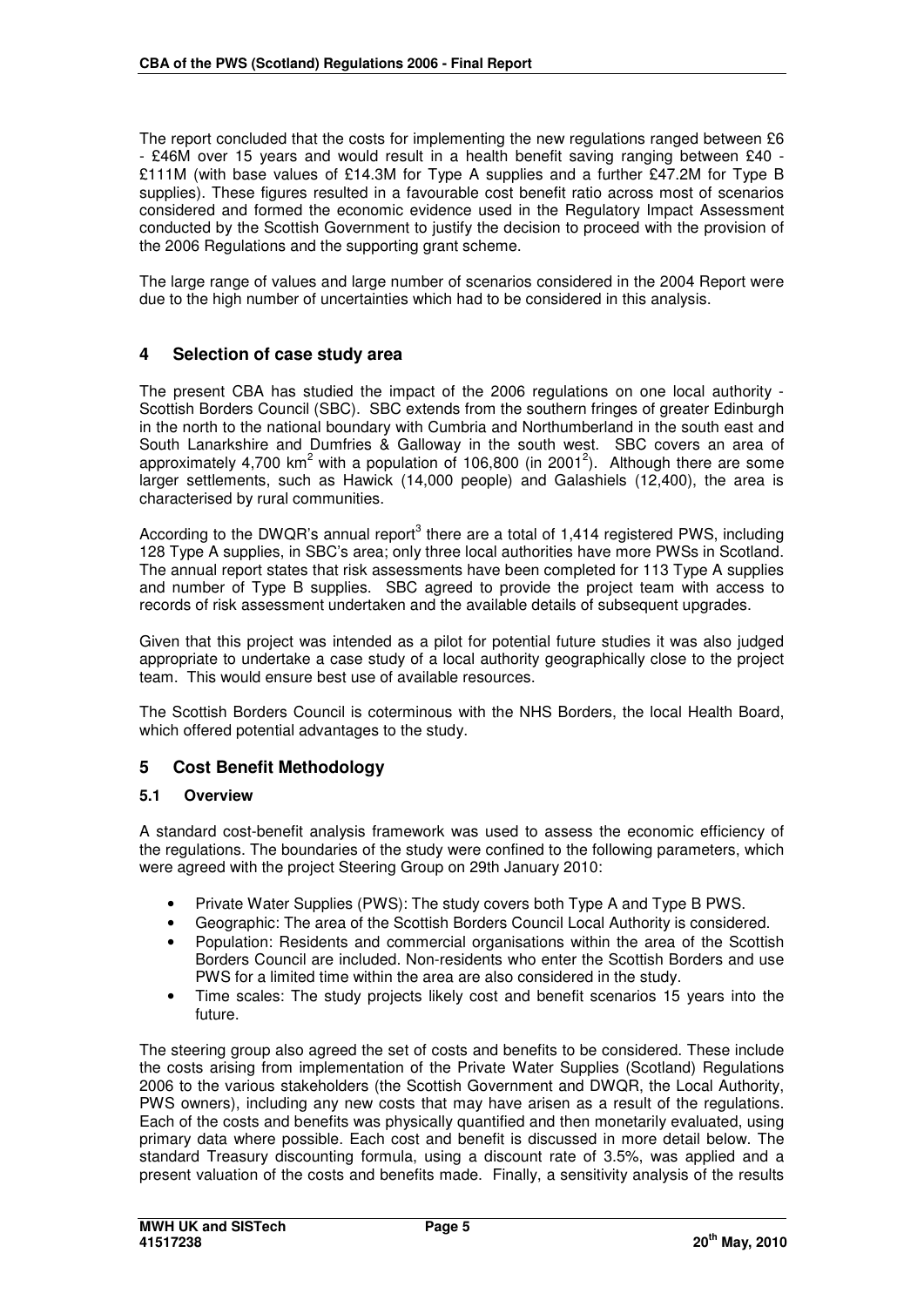was carried out, to estimate their robustness and identify the impact of key assumptions and uncertainties.

Care was taken to avoid any double counting of costs or benefits, and to treat transfer payments correctly<sup>i</sup>.

## **5.2 Cost and benefits to be considered**

Table 1 and Table 2 below show the costs and benefits considered within this study.

The benefits from the regulations are actually the 'avoided costs' of illness arising from PWS. In agreement with Steering Group, the study focuses on only health impacts related to microbiological contaminants only. These means that the health benefits considered are due only to reduced incidences of gastro-intestinal disease.

The 2004 SISTech and Envirocentre study included predictions of the costs to local authorities of implementing the regulations, including staff costs, expenses and materials, and taking into account fees charged for carrying out risk assessments. The aim of this study is to either replace these predictions with actual data or at very least improve the estimates made (see section 5.3 for more information on data utilised)

It should be noted that the term 'Relevant Person' in Table 1 refers to the person responsible for paying costs of improvement, maintenance, and sampling.

l

<sup>&</sup>lt;sup>i</sup> Transfer payments occur when money is redistributed within a system rather than the use or creation of a resource.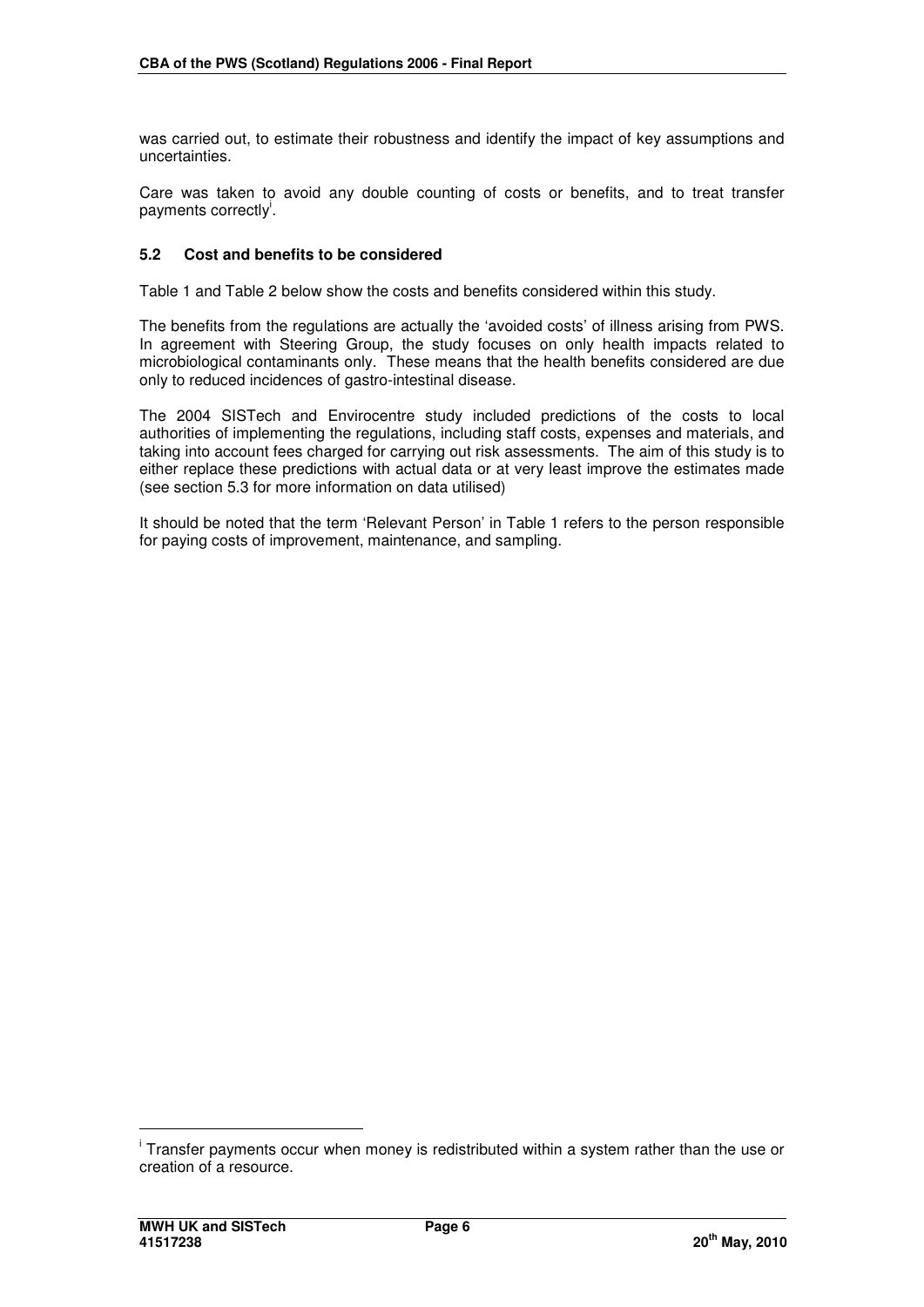# **Table 1: Summary of costs of the Private Water Supplies (Scotland) 2006 Regulations in the Scottish Borders**

| <b>Cost</b>                                                                 | Who incurs cost?                       | Methodology                                                                                                          | Data used                                                                 |
|-----------------------------------------------------------------------------|----------------------------------------|----------------------------------------------------------------------------------------------------------------------|---------------------------------------------------------------------------|
| Carrying out risk assessments                                               | <b>SBC</b>                             | Costs provided by SBC                                                                                                | SBC staff time and overhead costs                                         |
| Collecting and analysing samples                                            | Relevant Person / SBC                  | Costs provided by SBC; estimate laboratory costs.                                                                    | SBC staff time and overhead<br>costs; lab costs                           |
| Upgrading supplies (for Type A / B<br>supplies)                             | Relevant Person / SBC                  | Costs of any upgrading of supplies after<br>implementation of the regulations will be analysed<br>using primary data | SBC risk assessments and<br>associated case files                         |
| Ongoing maintenance costs to PWS                                            | Relevant Person/PWS<br>Owner and users | Model costs based on expected maintenance<br>needs                                                                   | Cost and frequency of<br>maintenance, typical requirements<br>of PWS      |
| Taking enforcement action against<br>failing supplies                       | Relevant Person / SBC                  | Costs provided by SBC                                                                                                | SBC staff time and overhead costs                                         |
| Providing education and advice to<br>owners and users of supplies           | <b>SBC</b>                             | Costs provided by SBC                                                                                                | SBC staff time and overhead costs                                         |
| Updating and maintaining registers                                          | <b>SBC</b>                             | Costs provided by SBC                                                                                                | SBC staff time and overhead costs                                         |
| Providing more detailed returns to<br>the SG                                | SBC and the Scottish<br>Government     | Costs provided by SBC and SG                                                                                         | SBC staff time and overhead<br>costs; SG staff time and overhead<br>costs |
| Grant provision                                                             | <b>Scottish Government</b>             | Use of primary data and projections of future uptake<br>of grants                                                    | SBC register of grants issued                                             |
| Grant provision administration                                              | <b>SBC and Scottish</b><br>Government  | Costs provided by SBC and SG                                                                                         | SBC staff time and overhead<br>costs; SG staff time and overhead<br>costs |
| Costs to the Scottish Government<br>and Drinking Water Quality<br>Regulator | Scottish Government<br>and DWOR        | Costs provided by SG                                                                                                 | SG/DWQR staff time and overhead<br>costs                                  |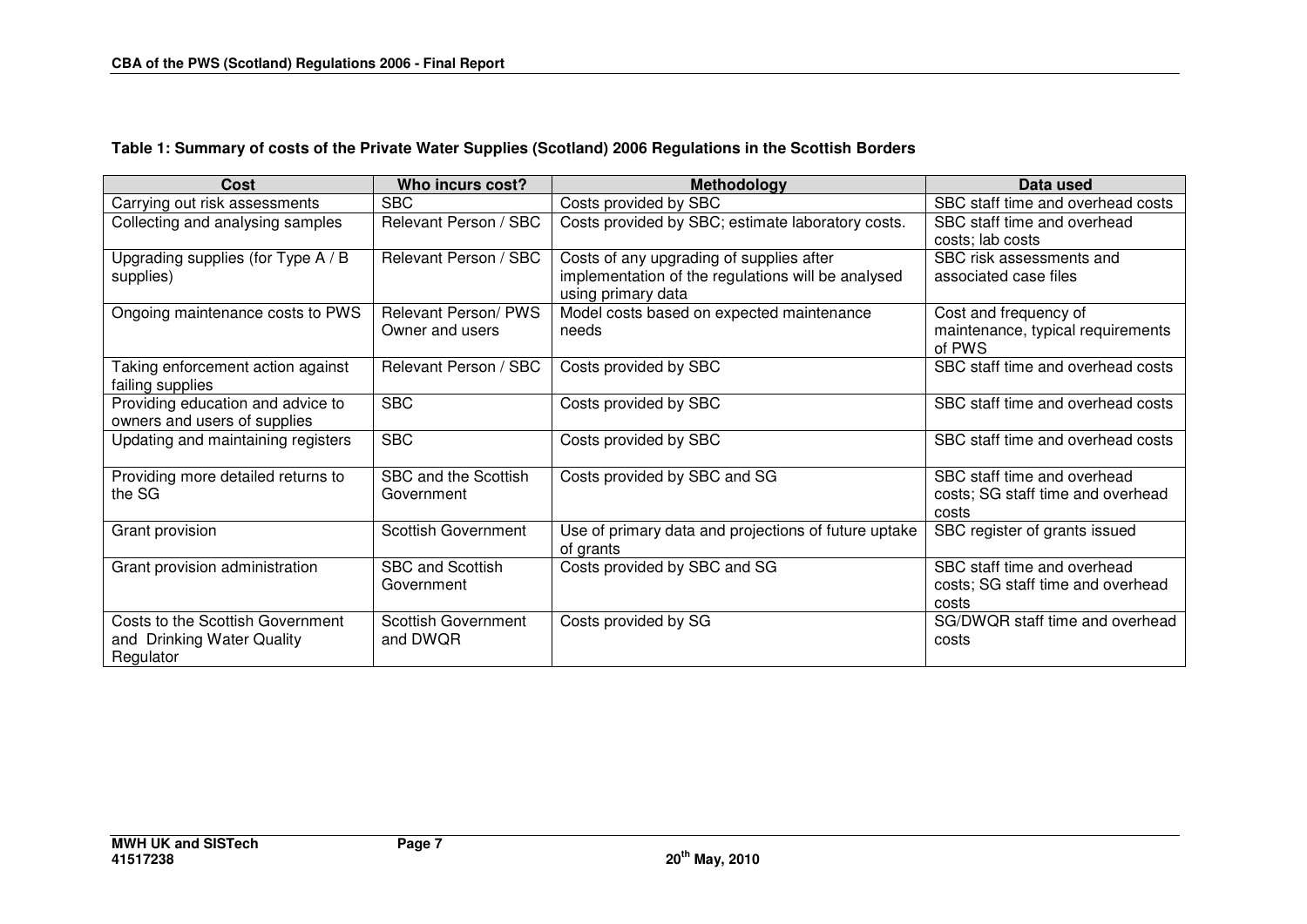| <b>Benefit</b>                                                                                  | Who incurs<br>benefit?            | <b>Methodology summary</b>                                                                                                                                                                                                                                                                                                                                                                                                 | Data used                                                                                                                                                                        |
|-------------------------------------------------------------------------------------------------|-----------------------------------|----------------------------------------------------------------------------------------------------------------------------------------------------------------------------------------------------------------------------------------------------------------------------------------------------------------------------------------------------------------------------------------------------------------------------|----------------------------------------------------------------------------------------------------------------------------------------------------------------------------------|
| Health benefits from<br>reduced gastro-intestinal<br>(GI) illness due to fewer<br>high risk PWS | <b>PWS</b><br>owners and<br>users | The number of people expected to contract a<br>gastro-intestinal disease from drinking from a high<br>risk PWS in any year is modelled as depending<br>upon                                                                                                                                                                                                                                                                | SBC numbers of samples failing micro-biological testing;<br>Health Protection Scotland data on levels of key GI<br>diseases; SBC data about each PWS; DWQR Annual<br>Return data |
|                                                                                                 |                                   | the probability of a source failing a<br>sampling test (from SBC sample data)<br>the probability of getting ill from drinking<br>from a high risk source<br>the number of people exposed<br>the number of days each is exposed<br>(estimated)<br>Review health benefit model used in 2004 to<br>determine if narrower / improved ranges can be<br>utilised for key parameters<br>Use epidemiological data where available. | Various epidemiological studies (referenced in relevant<br>sections)                                                                                                             |

# **Table 2: Summary of Benefits of the Private Water Supplies (Scotland) 2006 Regulations in the Scottish Borders**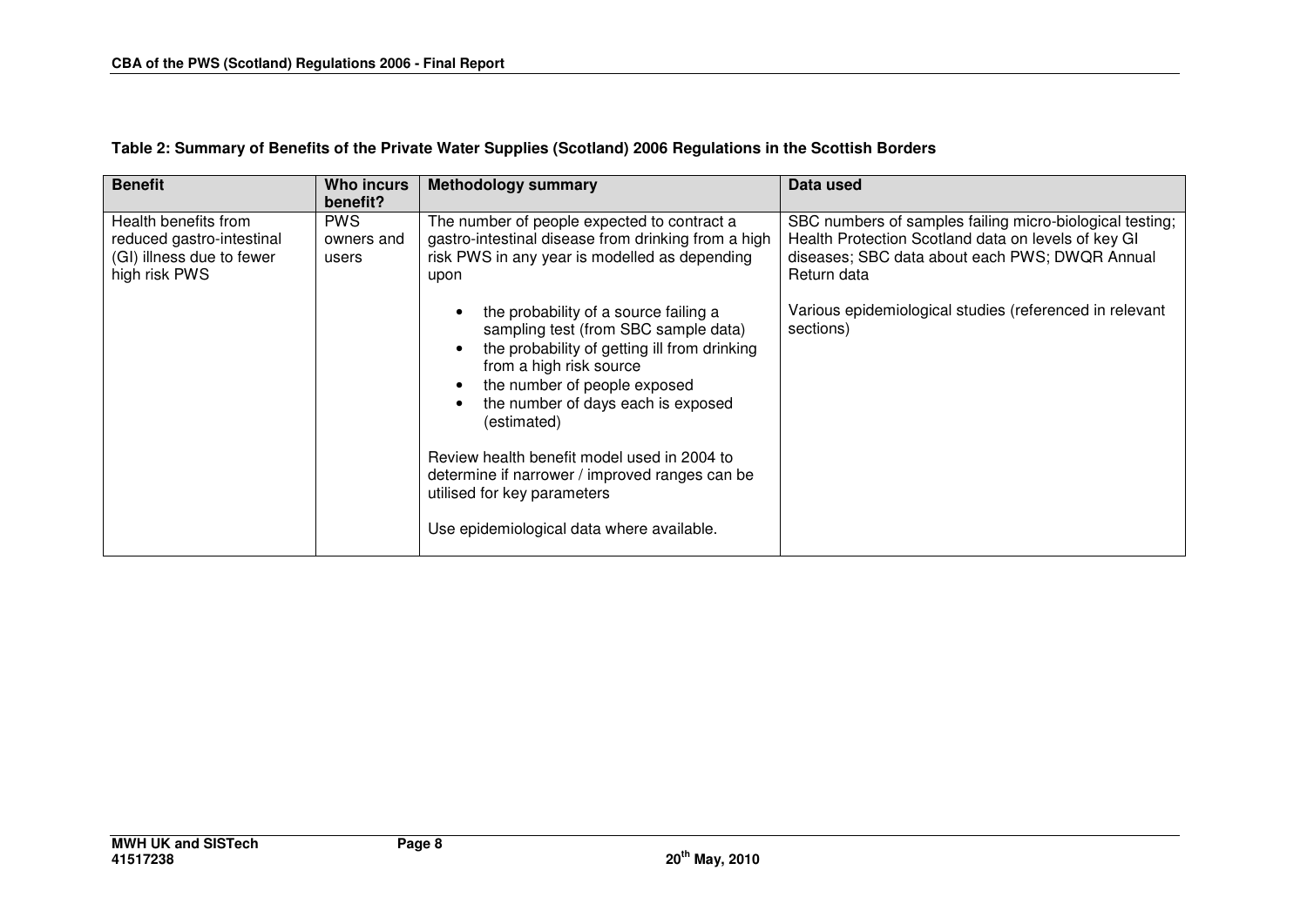# **5.3 Data Sources on PWS in the SBC area**

Table 3 provides details of the primary datasets utilised to assess the PWS in the SBC area.

| <b>Data Source</b>                     | Use in                                                                                                                                                                                                                                                                                                                                                               |
|----------------------------------------|----------------------------------------------------------------------------------------------------------------------------------------------------------------------------------------------------------------------------------------------------------------------------------------------------------------------------------------------------------------------|
| <b>SBC Grant Registration Details:</b> | Register of risk assessments undertaken and<br>grants issued.                                                                                                                                                                                                                                                                                                        |
| <b>SBC Risk Assessment Case Files</b>  | Details of the results of risk assessments<br>(including reasons for a supply being identified<br>as high risk)<br>Water Quality analysis from samples taken at<br>time of risk assessment<br>Details and improvements required as a result<br>of risk assessment process and in a number of<br>cases the actual costs incurred<br>by the<br><b>Relevant Persons</b> |
| <b>DWQR Annual Return Data</b>         | Data received by DWQR for 2008. Includes<br>data fields for: Supply Type (A or B);<br>population served; whether an risk assessment<br>has been carried out; source type; type of<br>treatment system in place; grant award dates;<br>grant purpose; sample results.                                                                                                 |

**Table 3: PWS datasets used in Study** 

To develop a full picture of PWS in the SBC area these various datasets have been used in combination. In particular, details from the SBC records have been used to augment that available from the DWQR. In the main, this process updated the DWQR data fields concerning risk assessments, award of grants and sample results

#### **5.4 Costs to stakeholders**

The costs are divided between the stakeholders listed below:

- The Scottish Borders Council (SBC)
- The Scottish Government, including the Drinking Water Quality Regulator (DWQR)
- The Private Water Supply (PWS) owners in the Scottish Borders

The costs to each stakeholder will be considered in turn along with an explanation of the sources of data. Although CBA is primarily concerned with the total cost, whichever stakeholder it falls to, it was judged that the division of costs amongst stakeholders would be of interest to the client. It is also comparatively easy to split the data into stakeholder groups because of the nature of the data gathering process in this study.

# **5.4.1 Scottish Borders Council**

Costs to SBC include:

- Collection and analysis of samples and undertaking risk assessments
- Taking enforcement action (this cost is zero since no enforcement action has been taken to date)
- Providing education and advice to PWS owners and users
- Updating and maintaining registers (including set up costs)
- Ensuring that test results are properly displayed
- Providing detailed returns to the Scottish Government
- Grant administration

The costs to the SBC are folded into the staff time, admin and travel costs for the members of staff connected with PWS. These include an Environmental Health Manager, four EHOs and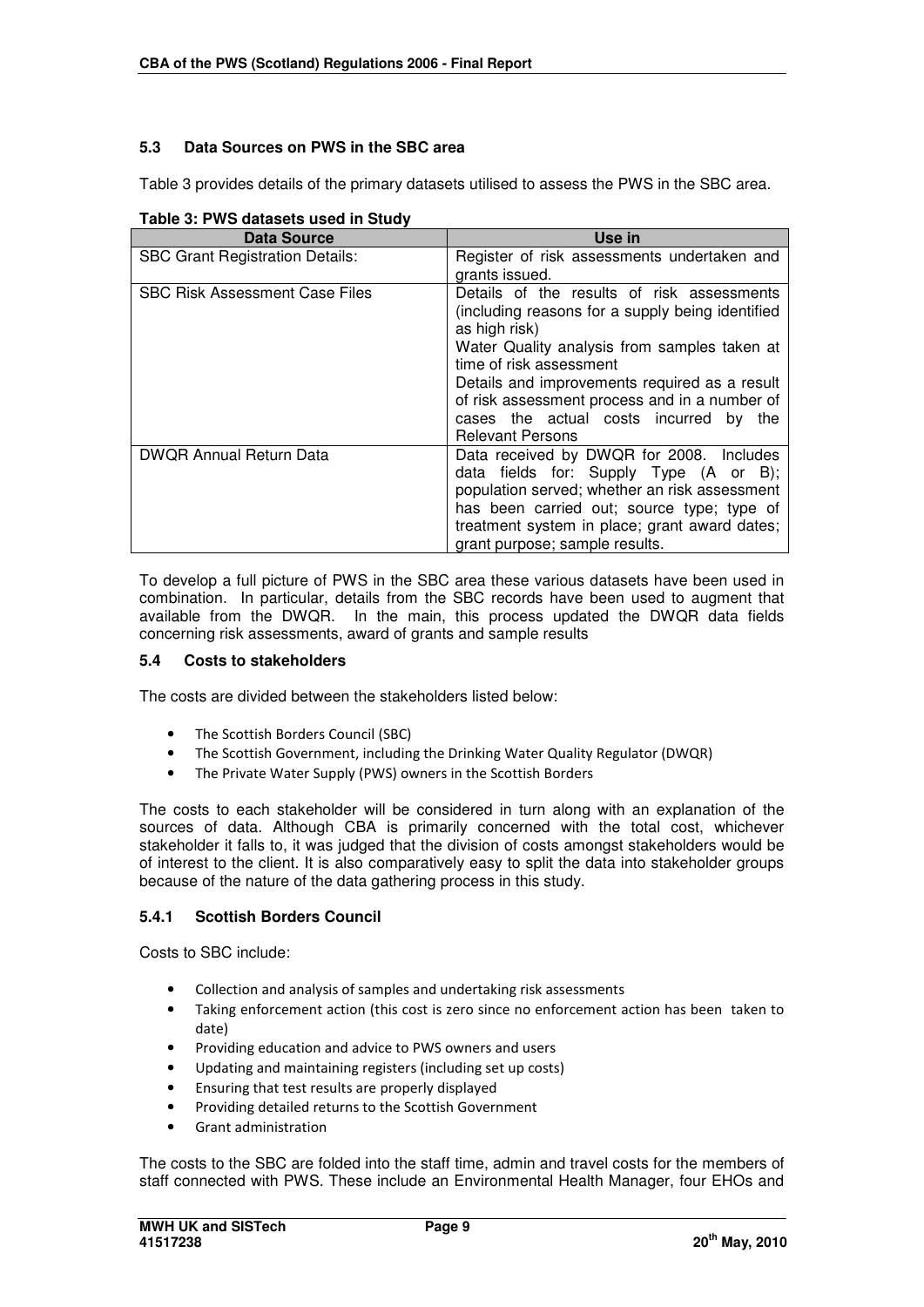a technical assistant as well as admin staff. Data given by Ken Jones (Environmental Health Manager, SBC) on staff salaries and time spent on PWS has been used to estimate SBC costs (see Appendix 1).

Local Authorities are also obliged to pay PWS owners the sum of the grant once work is completed (along with the £125 charge for sampling and analysis costs). However, the LA claims this amount back from the Scottish Government annually, meaning that the true cost lies with the SG and any extra costs lie with the PWS owner or user themselves.

## **5.4.2 The Scottish Government**

Costs to the Scottish Government include:

- Grant administration and amount
- DWQR costs (staff time, admin, set up and running costs)

The Scottish Government incurs the cost of the grant scheme, as well as minor additional admin costs to the financial department of processing this scheme. The DWQR incurs costs such as staff time in processing the data on PWS sent to them from each LA in Scotland, the creation of education and advice for PWS owners and users including a website. These costs are folded into staff time, admin and travel costs. Data given by David Gryzbowski on staff salaries and times has been used to estimate costs to the Scottish Government regarding grants and their administration as well as DWQR costs.

#### **5.4.3 Relevant Persons**

Costs to the relevant persons responsible for a PWS includes:

- Capital costs associated with improving supply post risk assessment (above £800 grant per property)
- Maintaining the treatment at an acceptable level
- Ongoing sampling and analysis costs as stipulated in the 2006 Regulations (Type A only)

#### **Costs associated with Improving Supplies**

SBC hold records of improvement costs incurred by the relevant person for a number of the supplies improved since 2006. For Type A supplies, records were available for all supplies improved 2006 to 2009. For Type B, 41 out of 50 were available.

Each property has been allocated to a size band – measured in population served – and the maximum, minimum and average costs were calculated for each band. Table 4 and shows the cost ranges for Type A supplies. Table 5 shows the cost ranges for Type B supplies.

#### **Table 4: Improvement Cost ranges for Type A Supplies.**

| <b>Population Band</b> | Cost per person benefiting   |      |        |  |  |
|------------------------|------------------------------|------|--------|--|--|
|                        | Min<br><b>Max</b><br>Average |      |        |  |  |
| 1 to 9                 | £2,950                       | £125 | £1,009 |  |  |
| 10-19                  | £1,223                       | £80  | £535   |  |  |
| 20-49                  | £500                         | £115 | £288   |  |  |
| 50-99                  | £483                         | £19  | £196   |  |  |
| 100-199                | £95                          | £69  | £82    |  |  |
| 200-499                | £151                         | £27  | £89    |  |  |
| $500 - 20001$          | £20                          | £20  | £20    |  |  |

<sup>1</sup> NB There was only one property for which data was available in this population band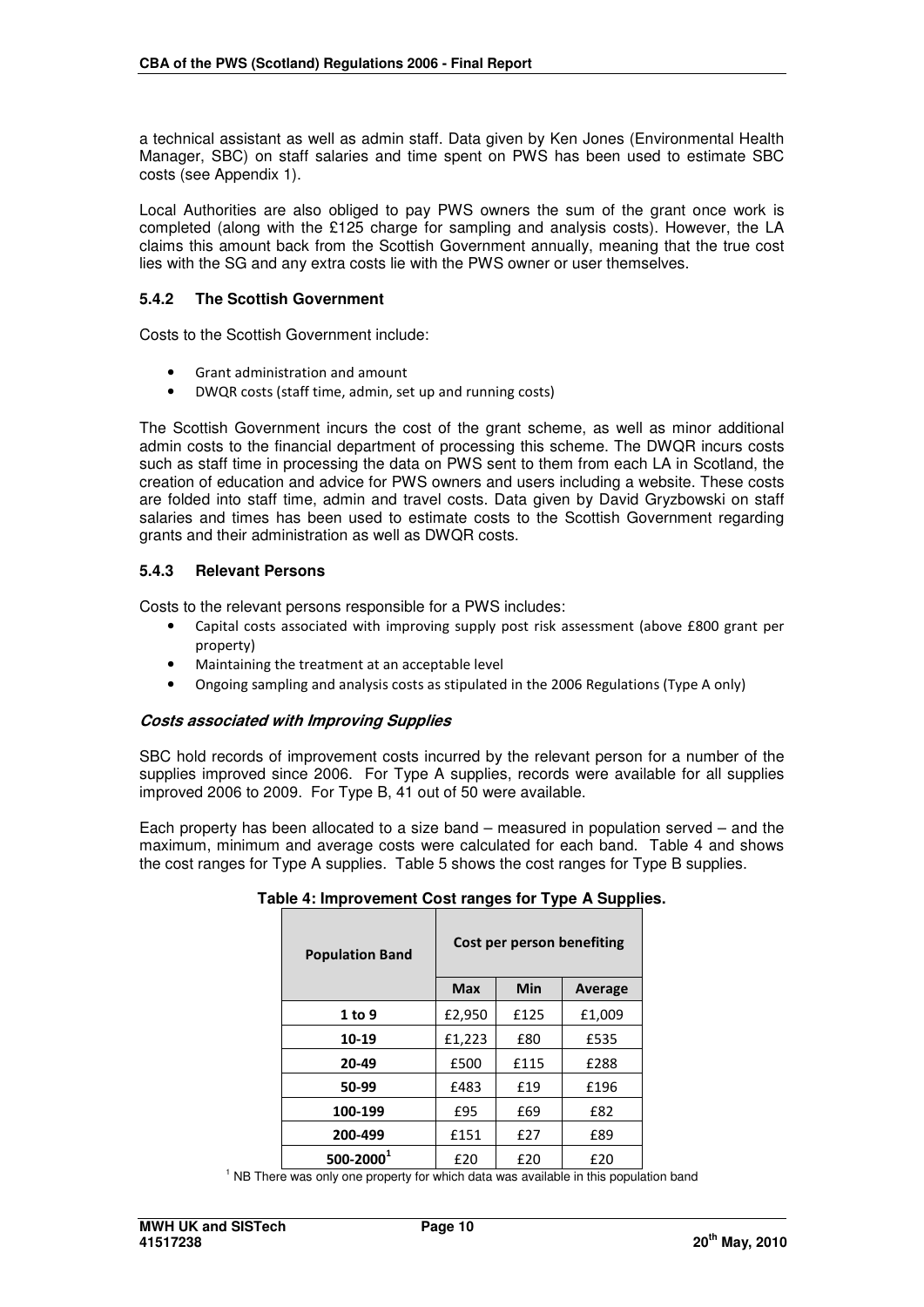| <b>Population</b> | Cost per person |      |         |  |
|-------------------|-----------------|------|---------|--|
| <b>Band</b>       | <b>Max</b>      | Min  | Average |  |
| 1 to 4            | £12,048         | £251 | £2,680  |  |
| 5 to 9            | £1,883          | £159 | £780    |  |
| 10 to 19          | £1,520          | £64  | £551    |  |
| 20+               | £664            | £62  | £228    |  |

## **Table 5: Improvement cost ranges for Type B Supplies**

There are wide differences in maximum and minimum vales of improvement work for both Type A and Type B supplies. The cost of improvement works can be very site specific, dependant on factors such as site access, distance to source, and ground conditions. In addition, some supplies may already have in place reasonably robust supply system.

Despite the potential issues with using these costs they have been used as a basis for estimating future improvement costs. A detailed study of improvements costs, e.g. by producing standard cost curves, was outside of the scope of this project.

These cost bandings were used to estimate costs for those supplies which had already been improved but for which actual cost data was not available and also for those supplies projected to be improved in the future. For Type A, based on what infrastructure was already in place the maximum, average, or minimum costs were then applied to the supply i.e. it is likely the improvement costs will be lower where a treatment system already exists. For Type B supplies the improvement cost was calculated based on average cost per person.

#### **Maintenance Costs**

To continue to meet Prescribed Concentration and Values set out in Schedule 1 of the Regulations Relevant Persons will need to undertake ongoing maintenance of their supply systems. Although there is no ongoing sampling of Type B supplies it is assumed these supplies will be maintained to a point whereby they could meet relevant PCV standards in Table D, Schedule 1 of the 2006 Regulations.

For the purposes of this study maintenance costs are made-up of: replacement of cartridge filters; replacement of UV lamps; and borehole scaling/cleaning with compressed air. This assumes that UV is the only disinfection system utilised by private water supplies**.** Other maintenance activities will be required, such as cleaning of UV lamps and storage tanks. However, as these will typically be carried out by the property occupier/owner, they have not been included in the CBA.

A number of commercial or large supplies (now classified as Type A supplies under the 2006 Regulations) would have installed treatment systems prior to the introduction of the 2006 regulations. From records held by SBC and SG it was estimated that a total of 96 supplies already had filtration and UV. A consequence of introduction of the regulations is that these existing systems will need ongoing maintenance. Therefore, the cost of maintaining these supplies has been included in the CBA from 2006 onwards. For all other supplies the annual maintenance cost of any new treatment systems will included in the CBA from the year in which the supply is defined

Typical costs for maintenance activities have been obtained from suppliers of small scale treatment systems and maintenance contractors. More detail can be found in Appendix 2.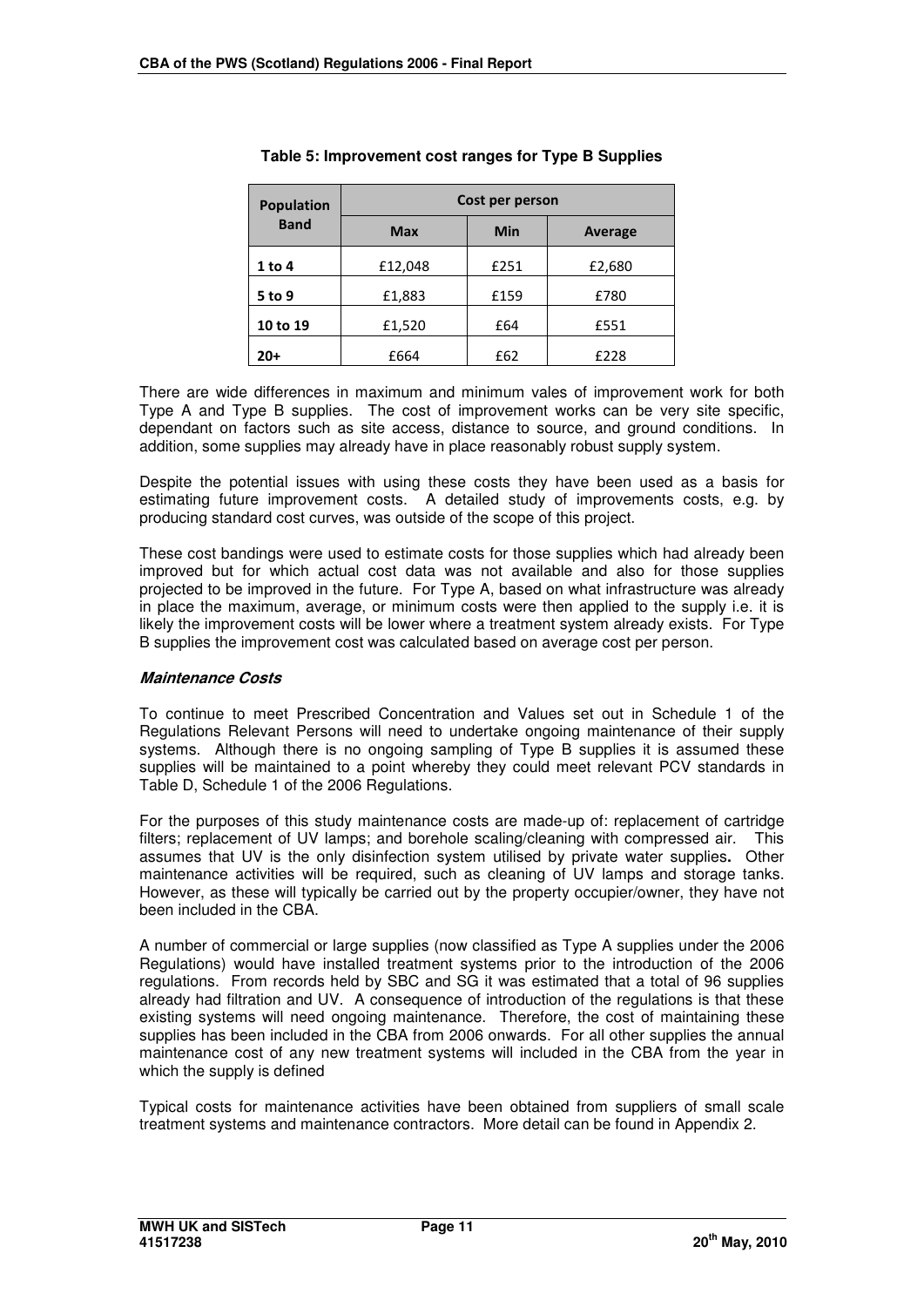#### **Sampling and Analysis Costs**

As part of the risk assessment process a sample will be taken as part of the risk assessment (Type A & B). SBC will invoice the Relevant Person a fee of £125 for the analysis and administration costs associated with this sample. If a grant is subsequent approved for the supply this costs can be claimed back by the Relevant Person in addition to the £800 per property.

Type A supplies will be subject to periodic sampling by SBC (in most cases only once a year). The costs associated with this sampling (£125 per sample) will be fully borne by the Relevant Person, owners, or users of the supply. It should be noted that in the case where more than one property is shared from the same supply the Local Authority has discretionary powers to take one sample and share the costs across the Relevant Person/owners/users.

#### **5.5 Benefits from avoided Health Costs**

This section explains how the benefits considered in the CBA were calculated.

As previously stated this analysis is assessing the impact on health from microbiological contamination of supplies. Health Protection Scotland (HPS) report that the following pathogens were most relevant to PWS: E. Coli O157, Cryptosporidium, Campylobacter, Giardia. Schedule 1 of the regulations sets PCVs for: Enterococci; and the indicator organisms E.coli; and Coliform Bacteria. For the purposes of this study it has been assumed that where a supply is deemed capable of meeting the Schedule 1 requirements it will also be free of the pathogens considered relevant by HPS. However, it should be noted that neither Cryptosporidium or Giardia are implicitly tested for. This means that even if a supply is low risk and a sampling test indicates no microbiological presence in the PWS system, Cryptosporidium and Giardia pathogens could still be present and lead to illness in anyone who comes into contact with that water. Since the Regulations do not allow for this possibility, this potential scenario has not been taken into account in this study.

Salmonella was also initially considered. However, it was subsequently removed from the analysis due to a lack of data. HPS advised that although Salmonella can be caught from water supplies, it is much more likely to be caught from food, and so should be the least important of the diseases considered in this study. Disease caused by viruses was not considered.

In order to calculate the benefits of the 2006 Regulations two factors were calculated:

- The number of people who contract a gastro-intestinal disease from drinking from a high risk **DIMS**
- The cost of contracting a disease from a high risk PWS

#### **5.6 Number of people contracting gastro-intestinal disease**

To calculate this, the equation to estimate the expected number of people who contract a GI disease from a high risk PWS, created in the previous 2004 study, was modified to include the empirical data collected since the last study, to give a more accurate estimate. The original equation was:

#### $E= (1-(1-pq)^n) \times N$

#### **[Equation 1]**

Where:

 $E =$  Expected number of people getting ill due to a high risk PWS to achieve required standards

 $p =$  the probability of any supply failing a sampling test on a given day

 $q =$  the probability of someone getting ill if they drink water that does not meet required standards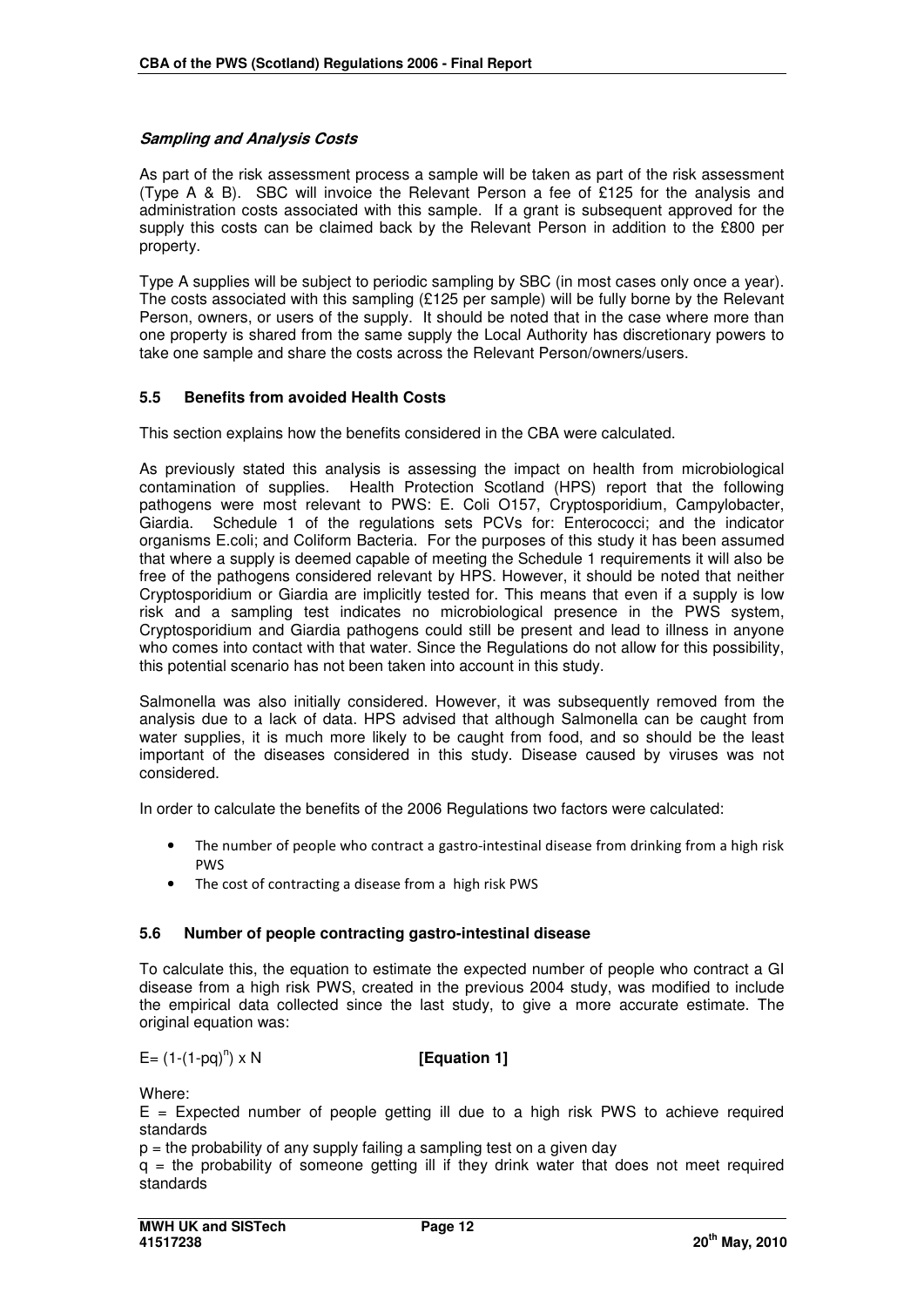$N =$  the total number of people exposed to high risk PWS  $n =$  the number of days they are exposed for

The value 'q' is effectively a constant, whereas the other parameters should reduce as the Regulations take effect. In the 2004 CBA, none of these parameters was known with any accuracy, and a model was constructed to allow a range of values of each to be used and varied.

The data collected on PWS in the SBC area and data provided by HPS has allowed for improved estimates to be made of values for 'E', 'N', 'n', and 'p'. For a baseline year this allows for a figure for 'q' to be determined. This value of 'q' was then used to predict the future values of E (the number of cases of illness due to PWS) for the years beyond 2009.

It should be noted that this provides a 'quideline' figure for 'q' and not absolute figure.

#### **The Expected Number of People getting Ill in the Scottish Borders due to a high risk PWS (E)**

Data on the number of cases over the last 10 years for each of the four gastro-intestinal diseases considered in this study was supplied by Health Protection Scotland<sup>4</sup>. For E. Col. O157, the most thoroughly investigated disease of those considered, the percentage of cases in Scotland relating to PWS is known: 14% of E.Coli O157 outbreaks (121 cases) between 1996-2006 were due to PWS (HPS, 2010), and it is estimated that 8% of the cases were attributable to PWS $5$ . This information was used to estimate the number of E. Coli O157 infections due to PWS for each year from 1999-2009.

For the other diseases, the rates of disease from PWS were estimated using data on the relative rates of each disease to E. Coli O157 for water borne cases  $^6$  The numbers of cases of Cryptosporidium, Campylobacter and Giardia due to PWS in Scotland for 1999-2009 were then estimated using the rates for E. coli O157 and the relative ratios of E. coli O157 cases to each disease. HPS provided similar data for outbreaks which occurred only in the Scottish Borders. However, the dataset was too small to apply robust statistical testing so the national dataset was used instead.

To estimate how many of these PWS cases occurred in the Scottish Borders, these numbers were then divided by the proportion of PWS in the Borders, relative to the whole of Scotland (7.5%). These numbers were then taken as estimates of the expected number of cases of people getting ill due to each disease considered in the Borders from a high risk PWS.

#### **Number of people exposed to PWS (N) and number of days exposed (n)**

For all the PWS in the Borders, the size of the residents and transient populations served were determined for both Type A and Type B supplies based on DWQR Annual Return data.

For each Type A supply the maximum population that could be served was estimated for the following categories:

- **1.** Domestic population (residents on Type A PWS)
- **2.** Overnight Guest population in Type A supplies
- **3.** Day visitors to Type A PWS

Values of 'N' and 'n' (see Equation 1) were then calculated as set out below.

Overnight Guest Population:

- The average length of stay for Tourist Accommodation in SBC is 3.5 days<sup>7</sup>
- The average occupancy rate for Tourist Accommodation in SBC is 50%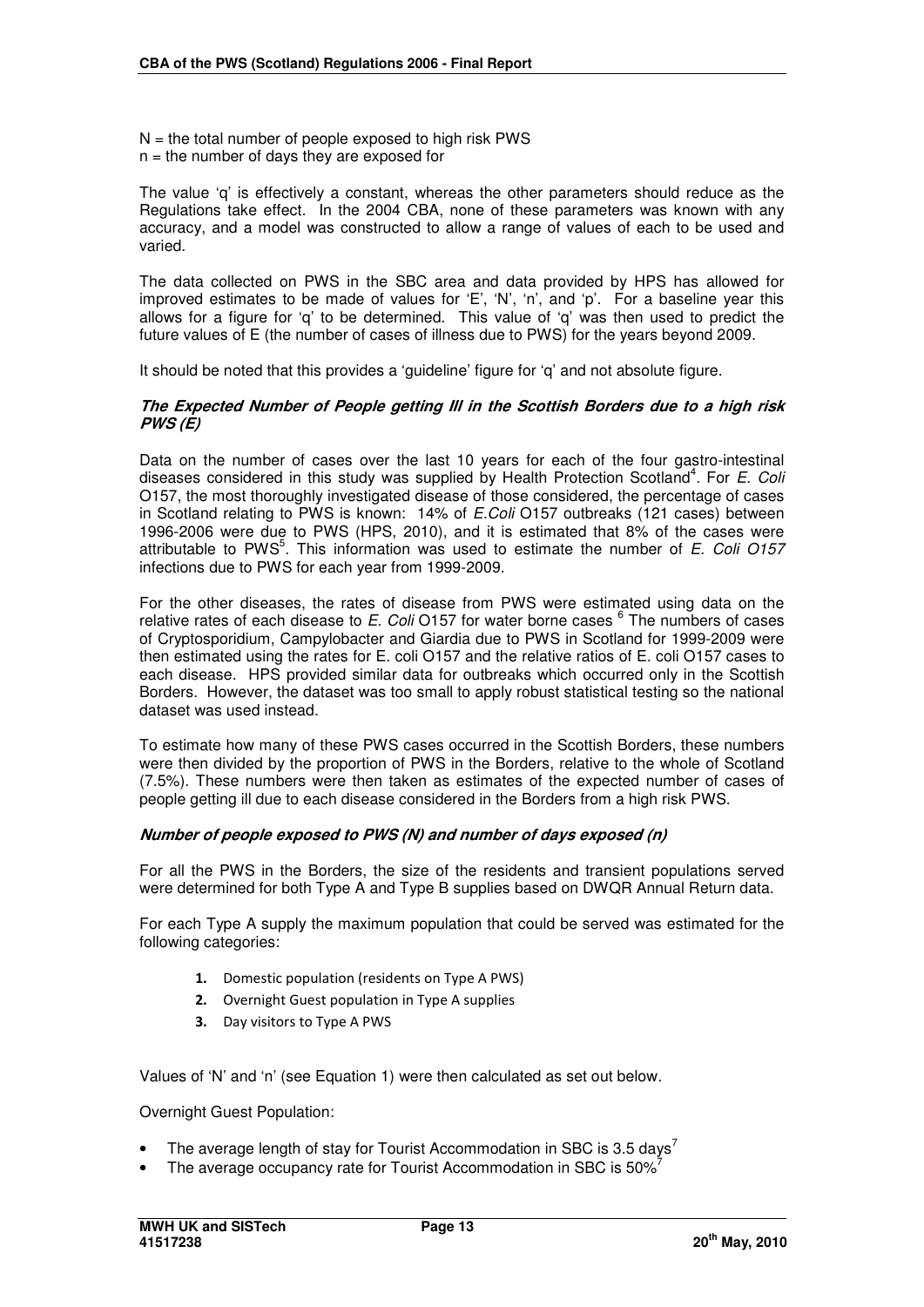• N has therefore been calculated as:

(Maximum capacity of accommodation x Occupancy Rate x Number of days open per year)/Length of stay

• n (number of days exposed) is taken to be the average length of stay

Type A Domestic Population

- It is assumed that the average number of people per property is 2.5
- 'n' is assumed to be 365 e.g. the total number of people living at the property is present for 365 days per year

#### Day Visitors to Type A PWS

- It has been assumed that average number of people exposed per day is 40% of the maximum visitor population per day e.g. on average a visitor centre is only 40% full
- 'n' for visitor attractions has been assumed to be 1 i.e. a different population of people visit each day

For Type B supplies the population associated ('N') with each supply was based on data in the DWQR Annual return. It is assumed that this population is present for 365 days a year (n) Second home ownership is relatively low in the SBC area (<5% of total housing stock) and the impacts if this transient population has not been taken into account<sup>8</sup>.

|  | Table 6 summarises the results of this analysis |  |  |  |
|--|-------------------------------------------------|--|--|--|
|--|-------------------------------------------------|--|--|--|

#### **Table 6 Number of people exposed to a high risk private water supply and number of days exposed for each type of person served by the supply**

| Type of person exposed to<br>a high risk PWS | <b>Number of days exposed</b><br>per year (n) | Number of people exposed<br>in 2005 (N) |
|----------------------------------------------|-----------------------------------------------|-----------------------------------------|
| Type B                                       | 365                                           | 8,030                                   |
| Type $A -$ Domestic<br>Population            | 365                                           | 1,768                                   |
| Type $A - Day$ visitor                       |                                               | 600,624                                 |
| Type A – Overnight Guest                     | 3.5                                           | 134,607<br>x Occupancy<br>rate<br>(50%) |

It was assumed that occupancy rates stayed constant over the whole year. Staff have not been explicitly considered. However, in many cases they will form part of the domestic population associated with a Type A supply.

For the purposes of the CBA is necessary to determine the year in which a supply has been improved. This study has assumed that, once a high risk PWS, has been improved the probability of a sample containing microbiological containments is reduced to zero. In reality, although the risk will be minimised, a risk of contamination will always remain, even with public water supplies. However, for the purpose of this study, a zero risk was deemed an acceptable approximation to the greatly reduced possibility of contamination once a supply has been fully improved as per the Risk Assessment.

This assumption requires the following two conditions to be true:

- **1.** That the Relevant Person, owner, or user undertakes sufficient maintenance to ensure the supply remains capable of supplying water of a quality which meets the required standards
- **2.** The supply is resilient to environment factors e.g. severe weather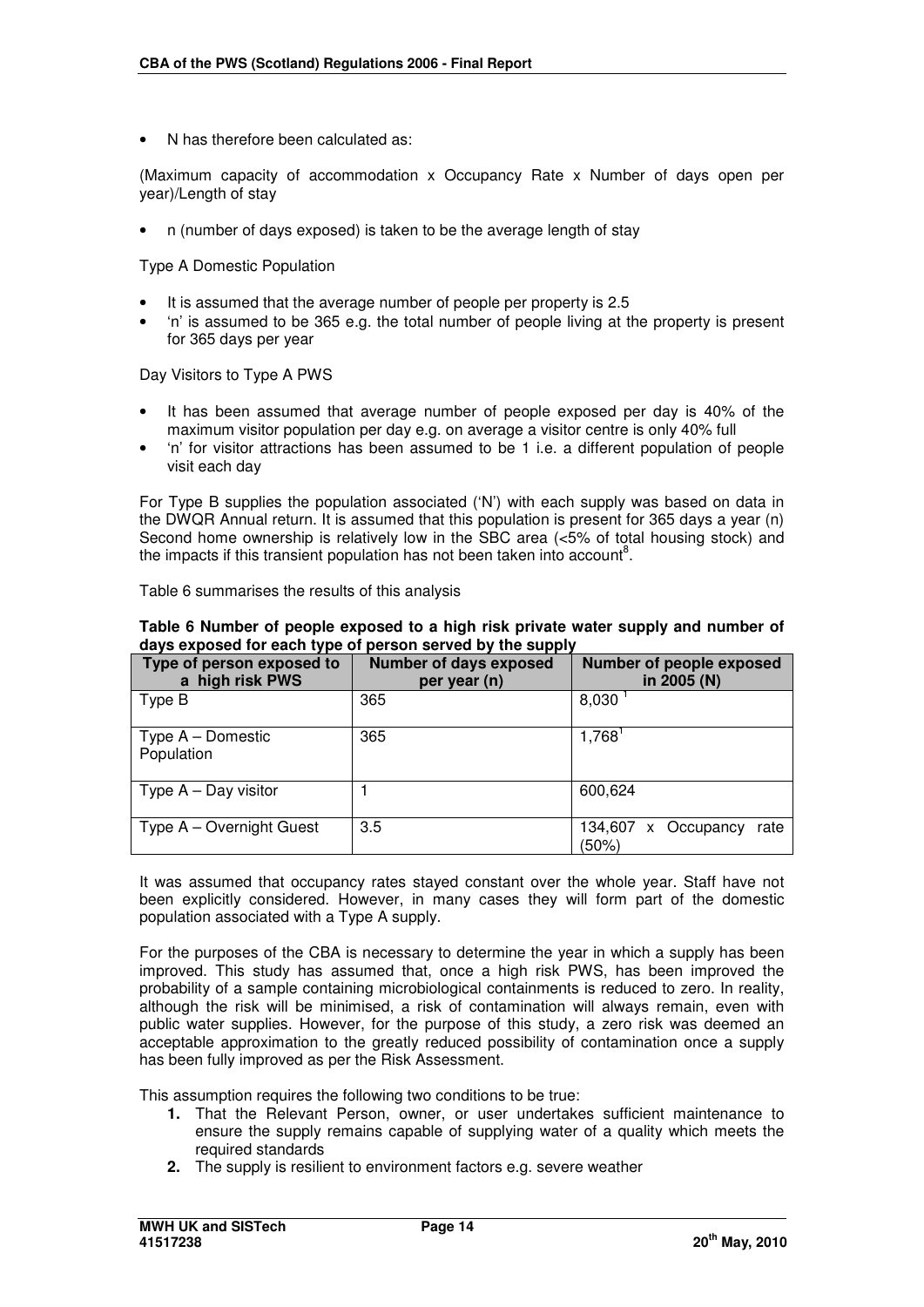A Type A supply is defined as being 'improved' once a grant payment has been paid. For those supplies already improved the date of improvement has been sourced from SBC data. However, the average length of time between a risk assessment and the works being satisfactorily completed and grant made is 18 months. Therefore, there are some supplies for which a grant has not yet been made. For these supplies the following logic has been utilised:

- If the date of the risk assessment is after June 2009 then the improvement date is assumed to be 18 months after the risk assessment date
- If the date of the risk assessment is before June 2009 then it is assumed that a Risk Assessment will need to be repeated in 2010. Any improvements will then be required in 2012

It should be noted that the Local Authority is required periodically to review and update its risk assessments.

As a result, all Type A supplies requiring improvement will be completed by 2012. The CBA model assumes no new supplies will then be categorised as Type A during the assessment period.

As for the Type A supplies, a Type B supply is defined as being 'improved' once a grant payment has been paid. For the period 2010 – 2021 a projection has had to be made on the number of supplies that will be improved each year.

Between 2007 and 2009 an average of 16 Type B supplies had been 'improved' each year. Therefore, the baseline scenario for the CBA is that the number of supplies improved will remain at a constant 16 between 2007 and 2009. A sensitivity analysis has been carried out on this by increasing or decreasing the number of supplies each year.

Type B supplies in SBC range is size between 1 and 43 people served. Between 2006 and 2009 the range of supplies improved reflects the overall size profile (in terms of population served) found across all the Type B's. A similar profile has been adopted for those supplies projected to be improved 2010 – 2021.

#### **The Probability of a Source Failing a Sampling Test (p)**

The CBA requires calculation of the probability of a supply failing to achieve on any given day the Prescribed Concentration and Value (PCV) for one of the microbiological parameters set out in Table 1 of the 2006 regulations. This is a value of 'p' shown in Equation 1. The 2004 study utilised an overall failure rate of 19% across Type A and Type B supplies. An objective of this study was to review this failure rate and determine if an improved estimate can be used.

In this study the value of probability of a supplying failing on any one has been calculated by the equation below

 $P =$  Number of supplies which have been identified as high risk

 Number of supplies which have been identified as high risk and exceeded a microbiological PCV

This equation assumes that only supplies which have been identified in the risk assessment process as being high risk will fail a microbiological sample.

Water quality data for this calculation is based on the sample taken by SBC at the time of the risk assessment. From this data the probability of a source failing to meet PCV has been calculated as:

Type A: 0.28 Type B: 0.67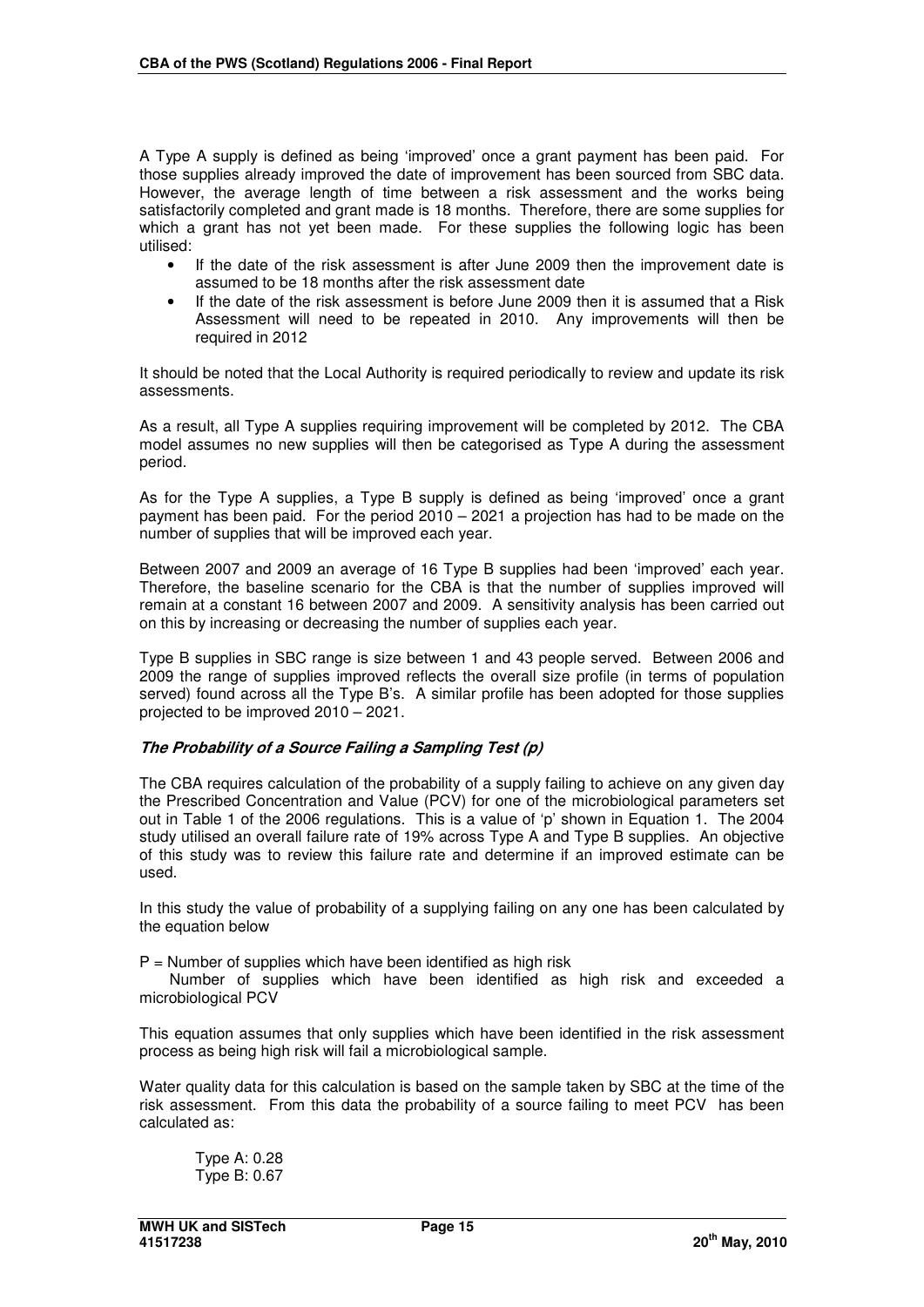These values represent an estimate of the chance that a person drinking from a PWS that has been identified as high risk will be drinking microbiologically contaminated water (a pvalue of 0 represents no chance of drinking contaminated water, whereas a probability of 1 means a source is guaranteed to contain microbiological contaminants).

It should be noted that the probability values used in this CBA should still be viewed as an estimate. To develop a more robust estimate of the probability of a supply failing would require a programme of regular periodic sampling from a number of supplies.

## **Probability of getting ill from drinking from a high risk PWS (q)**

This factor is built on the concept of the 'incident rate' or the number of cases of a disease over a specific period in a given area (put simply, q is the incident rate relating only to PWS). Very little data was available to calculate the present value of q. Since  $(E)$  – the expected number of people becoming ill due to a PWS was known for the past ten years (see section 5.6), the equation above was rearranged (see below) and solved for q. This figure was then used to calculate future values of E. Rearranged equation:

 $q = [1-(1-E/N)^{(1/n)}]/p$ 

#### **5.6.1 The Cost of Contracting a disease from a high risk PWS**

The cost of a particular GI disease from a high risk PWS will depend on many factors including:

- The severity and duration of symptoms
- Treatment given (including the economic loss factor and any loss of income to the patient and their carers)
- Morbidity and mortality factor

For each of the diseases considered in this project, costs will vary – some diseases will take longer to recover from and require more expensive treatments in a higher proportion of cases. In order to make the methodology concise, each factor which contributed to the overall cost of contracting a disease was estimated separately then averaged (weighted by the relative frequency of the disease in cases due to PWS) to give one figure for costs per person who gets ill. The method of estimating each of these costs is discussed below:

#### **The severity and duration of symptoms**

Cases were divided into community cases and treated cases. Community cases are people who show symptoms but are not recorded in the National Surveillance system by Health Protection Scotland because, although they may visit a GP, they never have a sample taken as their case is not judged to be severe by their GP, meaning their disease is not identified and included in national statistics. However, there is a cost associated with their illness which must be included in the CBA analysis. Therefore the number of community cases to treated cases and the cost of both community cases and treated cases were necessary parameters to estimate for this project. Community cases were estimated using a study of community cases to reported cases of GI diseases in England<sup>9</sup>.

An average duration of the diseases was estimated across these groups using data on duration of diseases gathered from discussions with  $HPS^{10}$ .

#### **Treatment given**

For treated cases, medical costs (including costs to the NHS, society and the cases and carers for prescriptions etc.) were estimated from Roberts et al. (2000)<sup>11</sup> for E.Coli cases and from Roberts et al. (2003)<sup>12</sup> for other diseases. For Community cases, medical costs were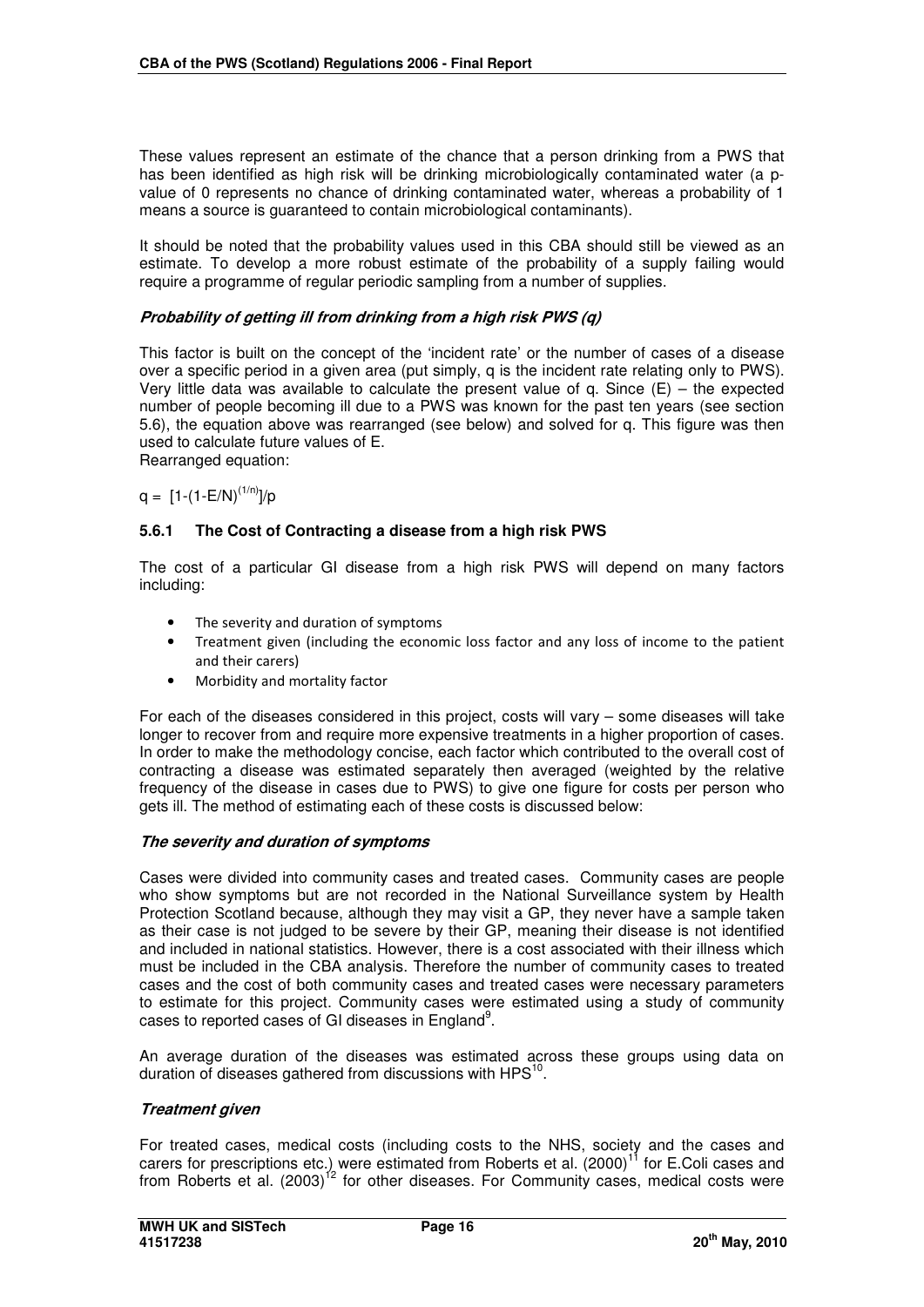estimated from Roberts et al. (2003) (E. Coli O157 symptoms are so severe there are no community cases for this disease).

Costs due to loss of productivity were also considered. These costs consisted of loss of income to cases and carers due to days off sick and an economic cost to society due to the loss of the work which would have otherwise been conducted by the ill people. Loss of income costs per case were based on the average daily wage for Scotland in 2007<sup>13</sup>. Economic loss was taken from the figure used in the 2004 Report which calculated economic loss to be 30% above the daily wage.

#### **Morbidity and mortality factor**

.

As with the 2004 CBA study, a standard cost of £50 per case was included to account for morbidity due to illness.

An average cost of illness for community cases and treated cases was calculated using an average of all costs for all diseases weighted by the prevalence of each disease in cases due to PWS in the Scottish Borders. All costs were calculated in 2010 prices and discounted by 3.5% using economic data from the HM Treasury<sup>14</sup>. These figures were then combined with the estimates of the number of people falling ill due to PWS in the Scottish Borders for the time period considered by the project to give a monetary value of the benefits of implementing the 2006 Regulations.

Although this project has considered the reduction in number of cases of illness due to PWS as a benefit, it can more accurately be considered as a reduced cost, as costs still occur but fewer people will become ill. In order to estimate whether the implementation of the 2006 Regulations has been a cost saving exercise or not, the cost of implementation and the reduced cost due to implementation must be compared with the costs if no regulations had been introduced. If the 2006 Regulations had not been transcribed into Scottish Law then illness rates due to PWS would remain as high as they had been pre-regulations. Therefore, the results of this project were compared with the cost of illness due to PWS in the Scottish Borders in 2005 and over the next 15 years.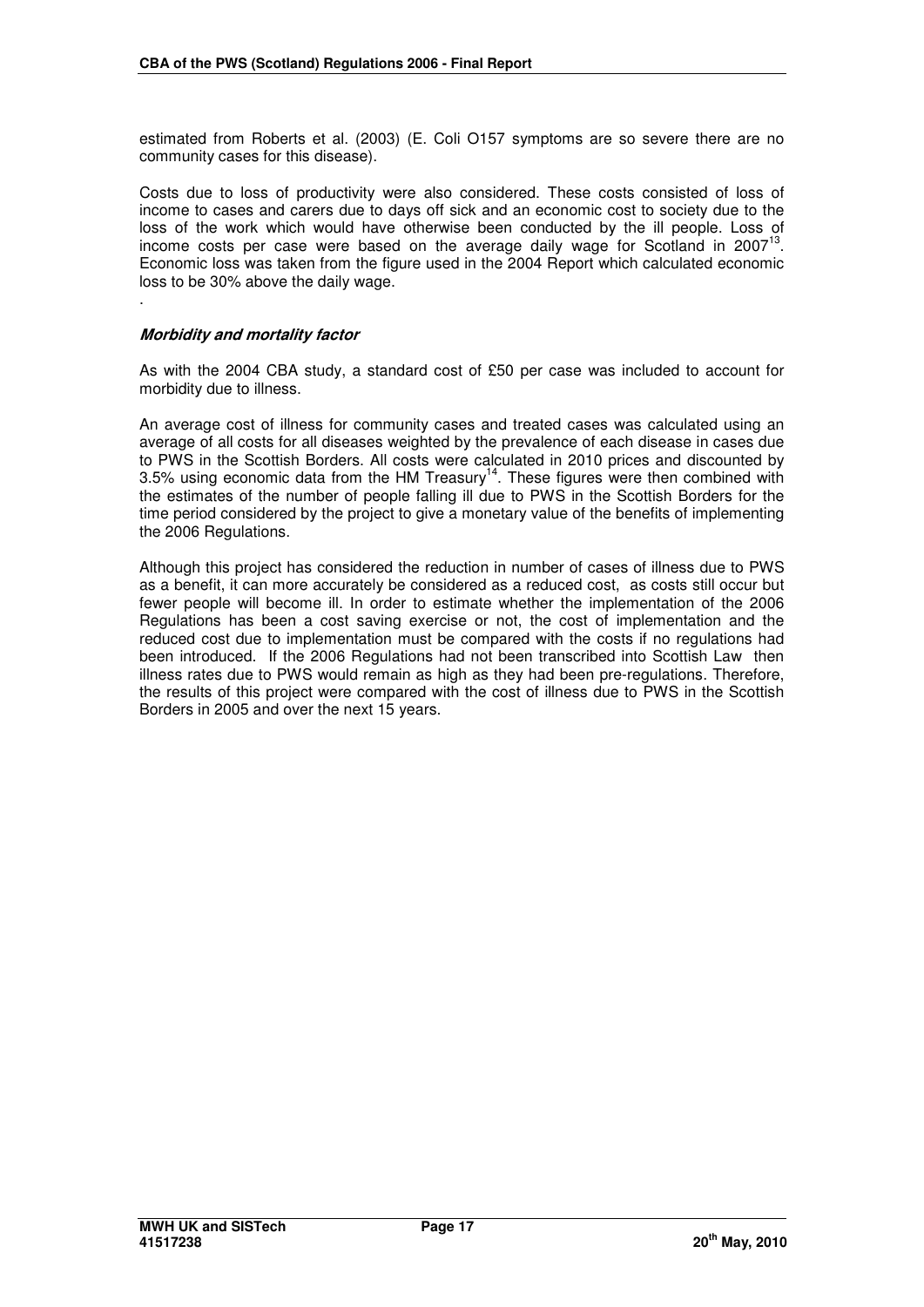# **6 Results of Study**

## **6.1 Key results from SBC case study**

## **Type A**

- A total of 118 risk assessments were completed for Type A supplies between 2006 and 2009<sup>2</sup>. The majority of these risk assessments identified that there was a risk of microbiological contamination to the supply.
- A total number of 29 supplies have been improved as a result of these risks assessments (up to March 2010). The maximum population served by these supplies in any one day is estimated to be 3234.

# **Type B**

- A total of 105 risk assessments were completed for Type B supplies between 2006 and 2009. All of these risk assessments identified that there was a risk of microbiological contamination to the supply.
- A total 50 supplies have been improved as a result of these risk assessments. It is estimated that 417 people would benefit from these improvements.
- It is estimated that the total population in SBC area served by Type B supplies is 8030.

## **6.2 Summary of CBA**

Table 7 shows the projected (discounted) costs over the 15 year period of implementing the 2006 Regulations and provided in 2010 prices. The costs are shown for each stakeholder.

Table 8 shows the projected (discounted) benefits over the same period. These are shown for Type A and Type B supplies. Table 9 summarises the overall CBA results

**Table 7** Projected Costs over a 15 year period starting from 2005 (discounted and in 2010 prices)

| <b>Stakeholder</b>                                                                                                           | <b>Projected Costs due to the</b><br>implementation of the 2006 Regulations |
|------------------------------------------------------------------------------------------------------------------------------|-----------------------------------------------------------------------------|
| Scottish Borders Council                                                                                                     | 849,422                                                                     |
| Scottish Government (total)<br>Staff and Admin costs<br>$\overline{\phantom{a}}$<br>Grant scheme<br>$\overline{\phantom{a}}$ | 1,217,368<br>62,140<br>1,155,228                                            |
| PWS Relevant Persons (Type A and Type B)                                                                                     | 2,451,929                                                                   |
| <b>Total</b>                                                                                                                 | 4,518,719                                                                   |

-

<sup>&</sup>lt;sup>2</sup> This figure is less than the 128 quoted in the DWQR Annual Report 2008. However, the project team have excluded 10 supplies which appear to be either Type B supplies or which were established to be a double count of a supply already included in the analysis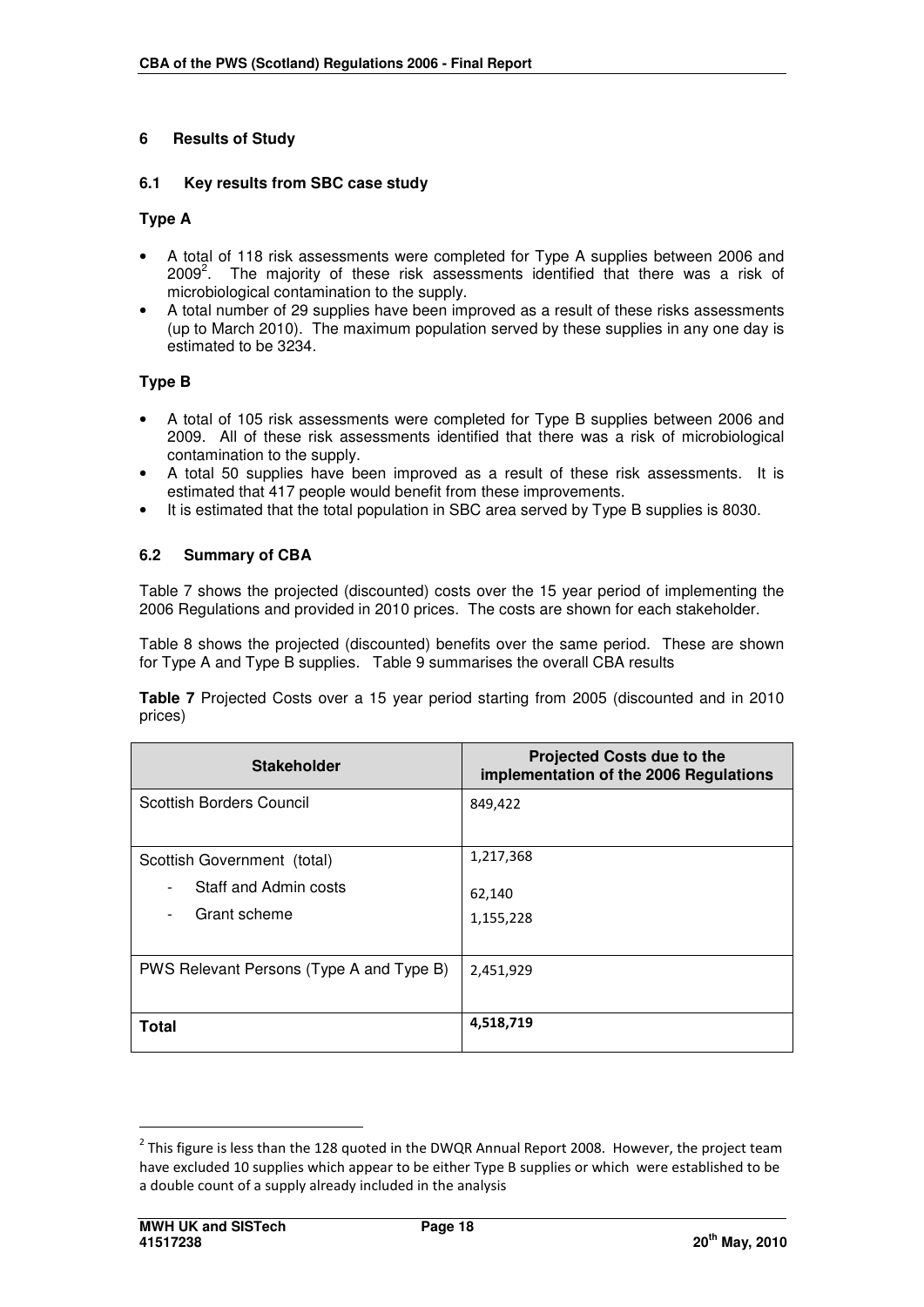|        | <b>Reduction in health costs</b><br>due to the implementation<br>of the 2006 Regulations | <b>Hypothetical health costs</b><br>of PWS if the 2006<br><b>Regulations were not</b><br>brought in |
|--------|------------------------------------------------------------------------------------------|-----------------------------------------------------------------------------------------------------|
| Type A | 3,706,385                                                                                | 7,684,457                                                                                           |
| Type B | 2,069,210                                                                                | 30,837,967                                                                                          |
| Total  | 5,775,596                                                                                | 38,522,424                                                                                          |

**Table 8 Projected Benefits over a 15 year period starting from 2005 (discounted and in 2010 prices)** 

## **Table 9 Cost Benefit Analysis of the PWS (Scotland) 2006 Regulations over a 15 year period from 2005 (discounted and in 2010 prices)**

| Costs of<br>implementing            | <b>Reduction in health</b><br>costs due to the   | <b>Net CBA</b>                   | <b>CBA Ratio</b>      |
|-------------------------------------|--------------------------------------------------|----------------------------------|-----------------------|
| <b>Regulations over 15</b><br>vears | implementation of the<br><b>2006 Regulations</b> | Net Cost (-) or<br>Benefit $(+)$ | (Benefits /<br>Costs) |
| 4,518,719                           | 5,775,596                                        | 1,256,877                        | 1.3                   |

# **6.3 CBA Sensitivity Analysis**

A sensitivity analysis was carried out on following variable factors within the CBA:

- Disease reporting rate (number of Community cases per Treated case reported via the National Surveillance System (Table 10)
- Duration of illness ( Table 10)
- Rate of improvement in Type B supplies 2010 onwards (Table 12)

#### **Table 10 – Impact of reporting rate on reduction in health costs (discounted and in 2010 prices)**

| <b>Reporting Rate</b>              | <b>Hypothetical</b><br>costs of PWS if<br>the 2006<br><b>Regulations were</b><br>not brought in | <b>Reduction in</b><br>Costs due to the<br>implementation<br>of the 2006<br><b>Regulations</b> | Costs due to the<br>implementation<br>of the 2006<br><b>Regulations</b> | <b>CBA Ratio</b> |
|------------------------------------|-------------------------------------------------------------------------------------------------|------------------------------------------------------------------------------------------------|-------------------------------------------------------------------------|------------------|
| 6.36<br>(Figure<br>used in report) | 38.522.424                                                                                      | 5,775,596                                                                                      | 4,518,719                                                               | 1.3              |
| 12.7<br>(High)                     | 71,430,870                                                                                      | 10,783,724                                                                                     | 4,518,719                                                               | 2.4              |
| 3.18<br>(Low)                      | 22,068,667                                                                                      | 3,297,539                                                                                      | 4,518,719                                                               | 0.7              |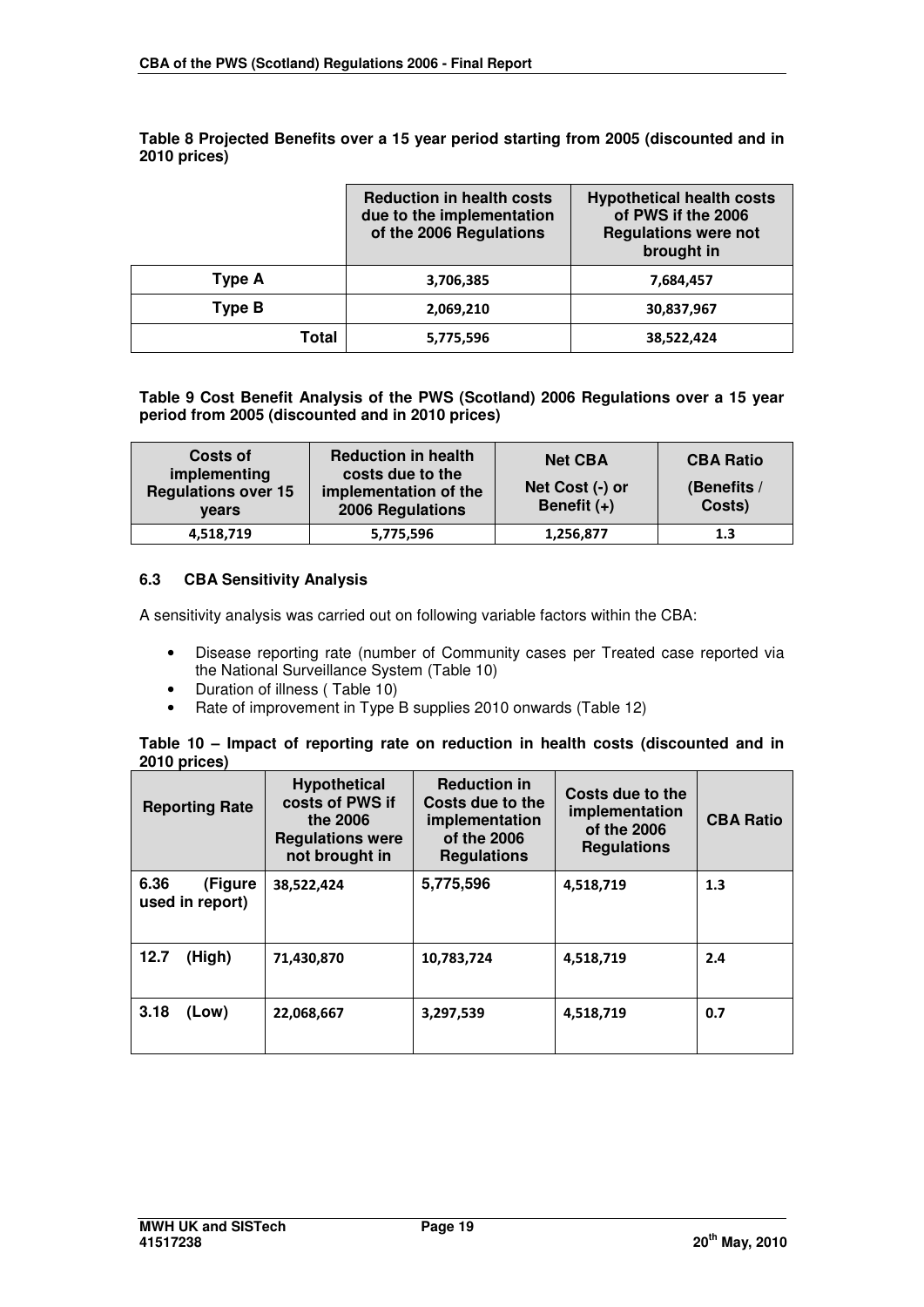**Table 11 – Impact of duration of illness on reduction in health costs (discounted and in 2010 prices)** 

| <b>Duration of</b><br>illness (days) | <b>Hypothetical</b><br>costs of PWS if<br>the 2006<br><b>Regulations were</b><br>not brought in | <b>Reduction in</b><br>Costs due to the<br>implementation<br>of the 2006<br><b>Regulations</b> | Costs due to<br>the<br>implementation<br>of the 2006<br><b>Regulations</b> | <b>CBA Ratio</b> |
|--------------------------------------|-------------------------------------------------------------------------------------------------|------------------------------------------------------------------------------------------------|----------------------------------------------------------------------------|------------------|
| 6.5<br>(Figure<br>used in report)    | 38,522,424                                                                                      | 5,775,596                                                                                      | 4,518,719                                                                  | 1.3              |
| 13<br>(High)                         | 142,028,751                                                                                     | 21,294,109                                                                                     | 4,518,719                                                                  | 4.7              |
| 3.25 (Low)                           | 11,304,331                                                                                      | 1,694,838                                                                                      | 4,518,719                                                                  | 0.4              |

**Table 12 – Impact of the rate of Type B improvement on the CBA (discounted and in 2010 prices)** 

| Number and rate of<br>Type B<br>improvement over<br>the 15 years of the<br>project (Number of<br>people benefiting) | <b>Hypothetical</b><br>costs of PWS if<br>the 2006<br><b>Regulations</b><br>were not<br>brought in | <b>Reduction in</b><br>Costs due to the<br>implementation<br>of the 2006<br><b>Regulations</b> | Costs of<br>implementing<br><b>Regulations</b> | <b>CBA Ratio</b> |
|---------------------------------------------------------------------------------------------------------------------|----------------------------------------------------------------------------------------------------|------------------------------------------------------------------------------------------------|------------------------------------------------|------------------|
| 1593<br>(Figure used<br>in report)                                                                                  | 38.522.424                                                                                         | 5,775,596                                                                                      | 4,518,719                                      | 1.3              |
| 2367 $(High)^{1}$                                                                                                   | 38,522,424                                                                                         | 9,471,616                                                                                      | 7,588,181                                      | 1.2              |
| $(Low)^2$<br>979                                                                                                    | 38,522,424                                                                                         | 5,489,190                                                                                      | 4,105,001                                      | 1.3              |

<sup>1</sup> Number of Type B's improved doubles from the baseline rate after 2013 (due to a hypothetical doubling of the grant amount in 2011 and assuming a year for the changes to filter through to PWS owner level).

<sup>2</sup> After 2013 the number of Type B improvements is reduced until no improvements occur by 2017 (reflecting a scenario where everyone who wants the grant has upgraded their supplies by 2017 and all other PWS owners do not upgrade their supplies).

# **7 Discussion of Results**

### **7.1 Key results from SBC case study**

- The number of Type B supplies which apply for risk assessment is relatively low in comparison to the total number in SBC.
- Only about 50% of Type B supplies where a required improvement is identified are actually upgraded.
- Risk assessments frequently identify a microbiological contamination risk to a PWS.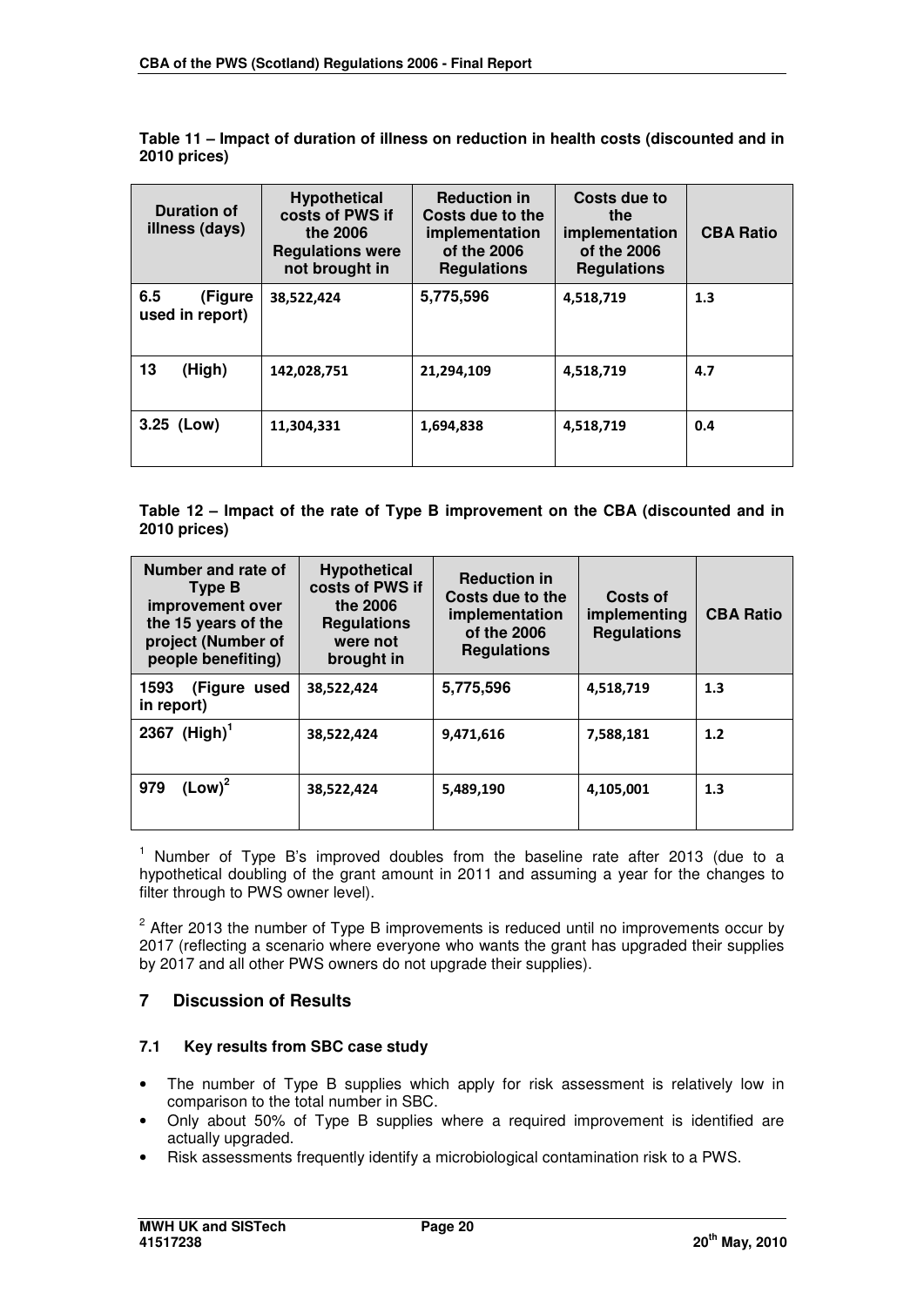# **7.2 CBA**

- The total projected costs over the 15 year period starting from 2005 are £4.6 million. The majority of these costs (54%) fall on the PWS owners.
- The total projected reduction in health costs over the same period is £5.7 million. From this, £3.7 million arises from improvement of Type A supplies. Although there are fewer Type A supplies they serve a larger number of people due to their commercial activities.
- The 2006 Regulations have a net benefit to society in the SBC area of £1.16M and the ratio of benefits to costs is 1.2. This CBA ratio is similar to that presented in the Partial Regulatory Impact Assessment published in 2004<sup>15</sup>.
- The sensitivity analysis shows the results of the model are highly dependent on the reporting rate and duration of illness parameters. Halving the reporting rate would reduce the CBA ratio to 0.69. Halving the Duration of Illness would reduce the CBA ratio to 0.34.
- The low rate of Type B improvements since 2006 indicates that less than half the people served by Type B supplies (the majority of which are currently assigned as being as risk of microbiological contamination in their Risk Assessment) will be improved by 2020. The sensitivity analysis indicates that the number of Type B supplies does not have a great effect on the overall reduced costs of the 2006 Regulations. If the number of Type B supplies per year doubles to after 2013 then the cost benefit ratio would only increase to 1.39.

## **7.3 Comments efficacy of Grant Scheme**

The 2009 study into the level of engagement with the 2006 Regulations highlighted that there was often a perception amongst owners and users that supply improvement costs were considerably more expensive than the grant scheme<sup>16</sup> .

Grants are offered to 'relevant persons' of up to £800 per property. After the risk assessment SBC EHOs will provide home owners with a 'Schedule of Works setting out improvements required. To claim the grant relevant persons will be required to demonstrate that all these works have been completed.

For a certain number of sources in the SBC area records are available of the total improvement cost incurred by the supply owner. Table 13 summarises the differences between these costs and the grant awarded.

|                                                                                                                                     | <b>Supply Category</b> |               |  |
|-------------------------------------------------------------------------------------------------------------------------------------|------------------------|---------------|--|
|                                                                                                                                     | <b>Type A</b>          | <b>Type B</b> |  |
| Number of<br>supplies<br>for<br>which improvement<br>cost<br>data was available                                                     | 30                     | 41            |  |
| Number of supplies<br>for<br>which improvement costs<br>are greater than 20% more<br>expensive than available<br>grant <sup>1</sup> | 16                     | 31            |  |
| Average difference between<br>grant and estimated costs                                                                             | £4167                  | £4,374        |  |
| <b>Maximum</b><br>difference<br>between<br>and<br>grant<br>estimated costs                                                          | £32,800                | £17,014       |  |

| Table 13 Summary of difference between improvement costs and grant costs |
|--------------------------------------------------------------------------|
|--------------------------------------------------------------------------|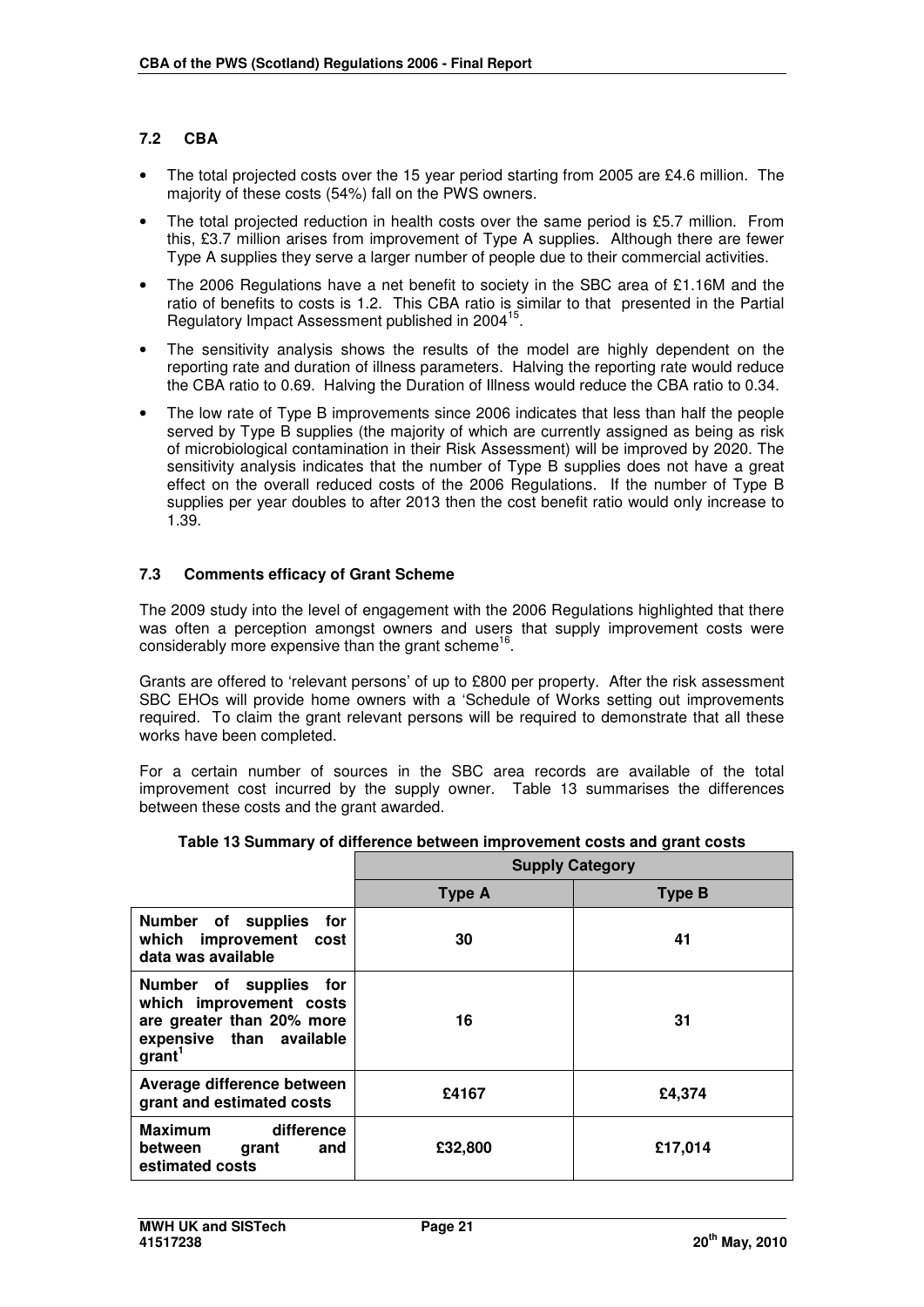$<sup>1</sup>$  In the situation where more than one property is served from a supply a grant of £800 is available for</sup> each property. The results in this table assume that all properties served by a supply take-up the maximum grant available

The above analysis is across a relative small sub-set of supplies. However, it indicates that in the majority of cases the improvement cost is significantly greater than the grant available. Improvement costs will be sensitive to the nature of the supply system already in place and local site conditions such as access, distance to source, and ground conditions. To illustrate the variance in costs and work required two short case studies of supplies in SBC are included below. The first of these required ground works and installation of a new point of entry filter and UV treatment system. The second replacement of raw water pipework and upgrades to the treatment system.

## **Short Case Study 1 – Type B Farmhouse supply**

Works were completed on a farmhouse water supply which had a spring source located in a fenced area on the verge of a farm road. The works included:

- Cleaning of the collection tank.
- Lowering of the ground level around the tank.
- Digging a Ditch around the tank, line with a membrane and fill with gravel.
- Installation of new Point of Entry UV and sediment filter.



Photo 1: New Point of Entry UV and Sediment Filter

The estimated total of all the works was £6000. The supply fed one property, and a grant of £800 was awarded in September 2008, resulting in a cost of £5,200 for the homeowner.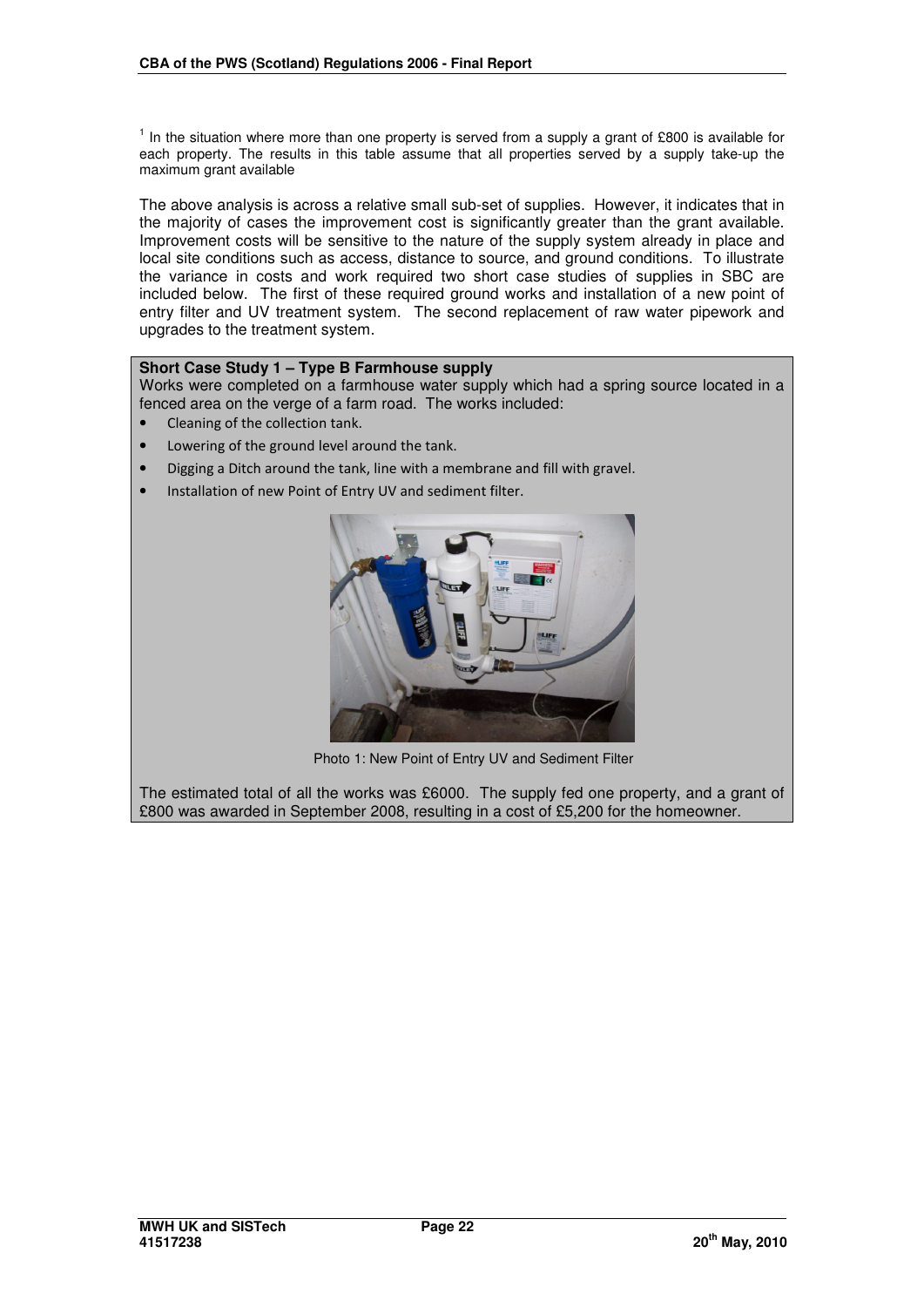## **Short Case Study 2 – Type B Borehole Supply**

Works were completed on an existing borehole water supply with grant assistance. The borehole supply failed the Microbiological Risk Assessment and the Microbiological sample. The required works done included:

- Replacement of UV filtration system
- Replacement of pipework liable to fracture.
- Relocation of pre-sediment filter downstream of pumps.

The estimated total cost of the works was £2,486 broken down into:

- **£1,348 on the new UV systems.**
- £668 on new pipework
- £470 on pre-sediment filter for well pump line.

The Borehole supply serves three properties, but only two took part in the grant scheme. A grant of £1600 was awarded in December 2008, resulting in a cost of £886 for the homeowners.

The grant scheme is intended to be a contribution towards the costs of upgrades. Due to the regulation of Type A supplies it is likely that in most cases these properties will claim the full grant to which they are entitled. Type B sources, on the other hand, may decide not to accept grant on the grounds of the total cost being to expensive. It is possible that these supplies may undertake some lesser improvement works. For example, they may install a filter & UV system without improving the integrity of raw storage and conveyance.

From the data available it is not possible to definitively calculate what number of Type B supplies decide not proceed with the grant. However, discussions with SBC EHOs during the data collection process indicates that this is a fairly common occurrence.

# **8 Principal limitations to the study**

- Although epidemiological studies have been used to improve estimates of the number of people falling ill as a result of PWS there is still uncertainty around the factors used in this report. It is likely that this would only be improved by changing the manner in which GI diseases are reported in Scotland. It is understood that the type of GI data which is reported to HPS varies across different Health Boards.
- Long-term health impacts of non-microbiological contamination (e.g. from reduced lead and copper levels in PWS) have not been included in the CBA. Health impacts which may or may not occur in the distant future were considered to be too uncertain to include in the study.
- The determination of the probability of a sampling failure 'p' for Type B supplies is based only on one sample per supply. As there is no requirement in the Regulations for ongoing maintenance of these supplies it is difficult to see how the estimate of this probability could be improved unless a specific sampling programme is commissioned.
- The probability of a sampling failure for Type A supplies is based on only few years of data. However, due to the periodic sampling of Type A supplies, this estimate will be improved over time.

# **9 Recommendations for further work**

#### **Replication for carrying out assessment in other areas**

This project was viewed as pilot for carrying out similar work in other Local Authorities where PWS were prevalent. Although this study has improved the robustness of the CBA presented in 2004 it is recommended that consideration be given to the following points before proceeding with further studies.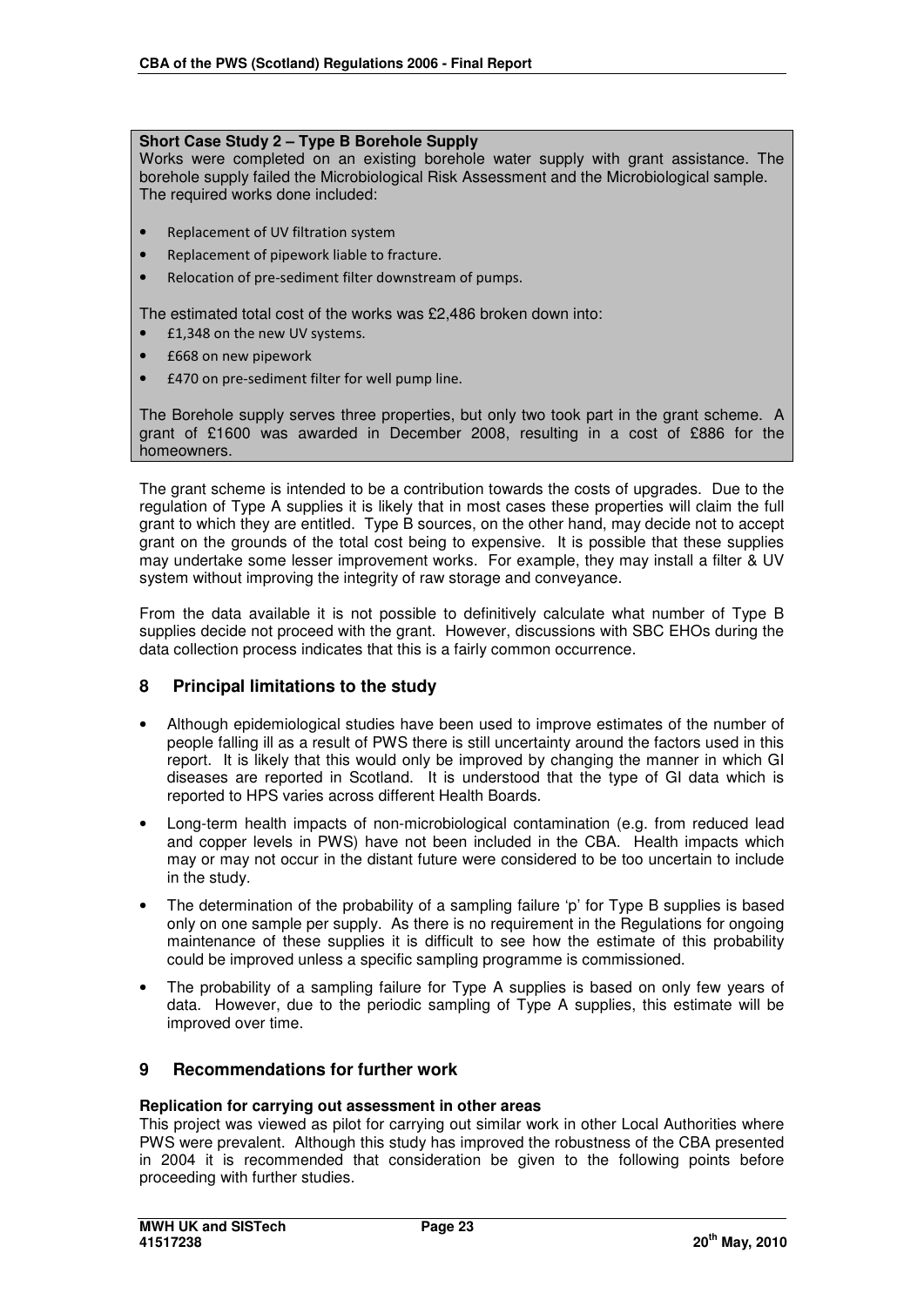Firstly, the manner in which GI disease data is collected in the relevant health board(s). This will greatly determine whether accurate estimates can be made of the health impacts. Secondly, the method by which the local authority collates and stores their risk assessment data. This will obviously impact on the resources required to carry out the study.

#### **Improvement in the collation of GI disease data**

It is recommended that further discussion be held with HPS as to how changes could be made to the manner in which GI disease data is collected which would assist in determining impacts of PWS. Any changes put forward could possibly be piloted in selected area with a high number of PWS.

#### **Correlation of Peak PWS contamination risk and Tourism Season**

The current model assumes that risk of microbiological contamination of a PWS and number of people served by a Type A supply are both constant throughout the year. However, there is a seasonal trend in contamination risk levels and tourism numbers which means that the two events peak at a similar time of year. This may mean that the current study underestimates the number of people exposed, for one of the most vulnerable groups of people studied in this project. Future work could account for this using seasonal data.

#### **Age and Resident related Vulnerability**

Discussions with HPS and the literature review suggest that certain groups of people are more vulnerable to catching a disease from a contaminated PWS than others. Both young and old people are more at risk of developing severe symptoms once a GI disease develops (increasing the costs of treatment). Additionally young people and tourists do not have as much resistance to these diseases, meaning they are more likely to catch the diseases from high risk supplies and more likely to develop severe symptoms. Recent evidence from a study conducted on Cryptosporidium cases surrounding Loch Lomond<sup>17</sup>, suggested that improvements to PWS could actually increase the vulnerability of residents. This was due to residents developing a partial resistance to the disease due to frequent low exposure. By improving the supply, this resistance was lost. Future work may be able to account for some of these anomalies.

#### **Increases costs to the Rural Tourism Industry**

The 2009 Aberdeen Report which investigated ways to increase engagement of PWS owners and users in implementing the 2006 Regulations found that there were persist concerns amongst Type A owners about the effect of the Regulations on rural tourism by dissuading visitors to custom an establishment served by a PWS, which, due to the 2006 Regulations must display a notice informing their guests and visitors that they may be exposed to a PWS. A survey of visitors to rural regions of Scotland could be used to assess whether these concerns are justifiable. If so, these costs should be included in the CBA.

#### **10 Conclusions**

- This report details the methodology and results of a CBA undertaken for the implementation of the Private Water Supply (Scotland) Regulations 2006 in the Scottish Borders Council area.
- Over a period of 15 years it is projected that the introductions of Regulations in the Scottish Borders will result in a net benefit of £1.1 million.
- An earlier study into the level of engagement with the 2006 Regulations highlighted that there was often a perception amongst owners and users that supply improvement costs were considerably more expensive than the grant scheme. Analysis of data from SBC on has shown that in the majority of cases the cost of improving a PWS is significantly greater than the grant available. This may be the cause of the low uptake of the grant scheme amongst Type B supplies.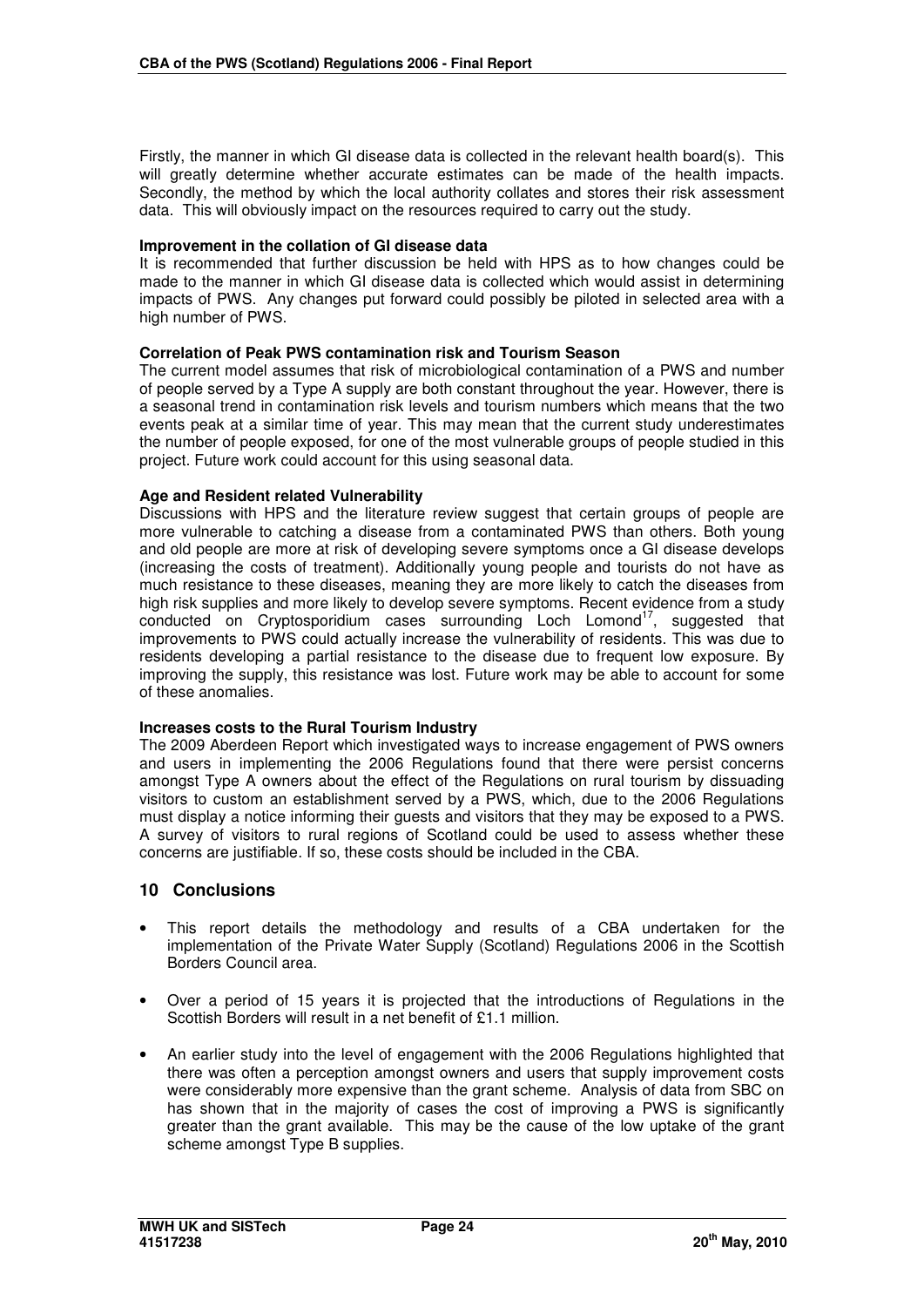• This work builds on a previous pan Scotland study undertaken in 2004 pre-introduction of the regulations. This study has enabled the actual impact of the regulations to be assessed in terms of number of PWS improved. However, it highlights a number of deficiencies in some datasets, in particular health data. A number of recommendations have been put forward for how these deficiencies could be addressed in future studies.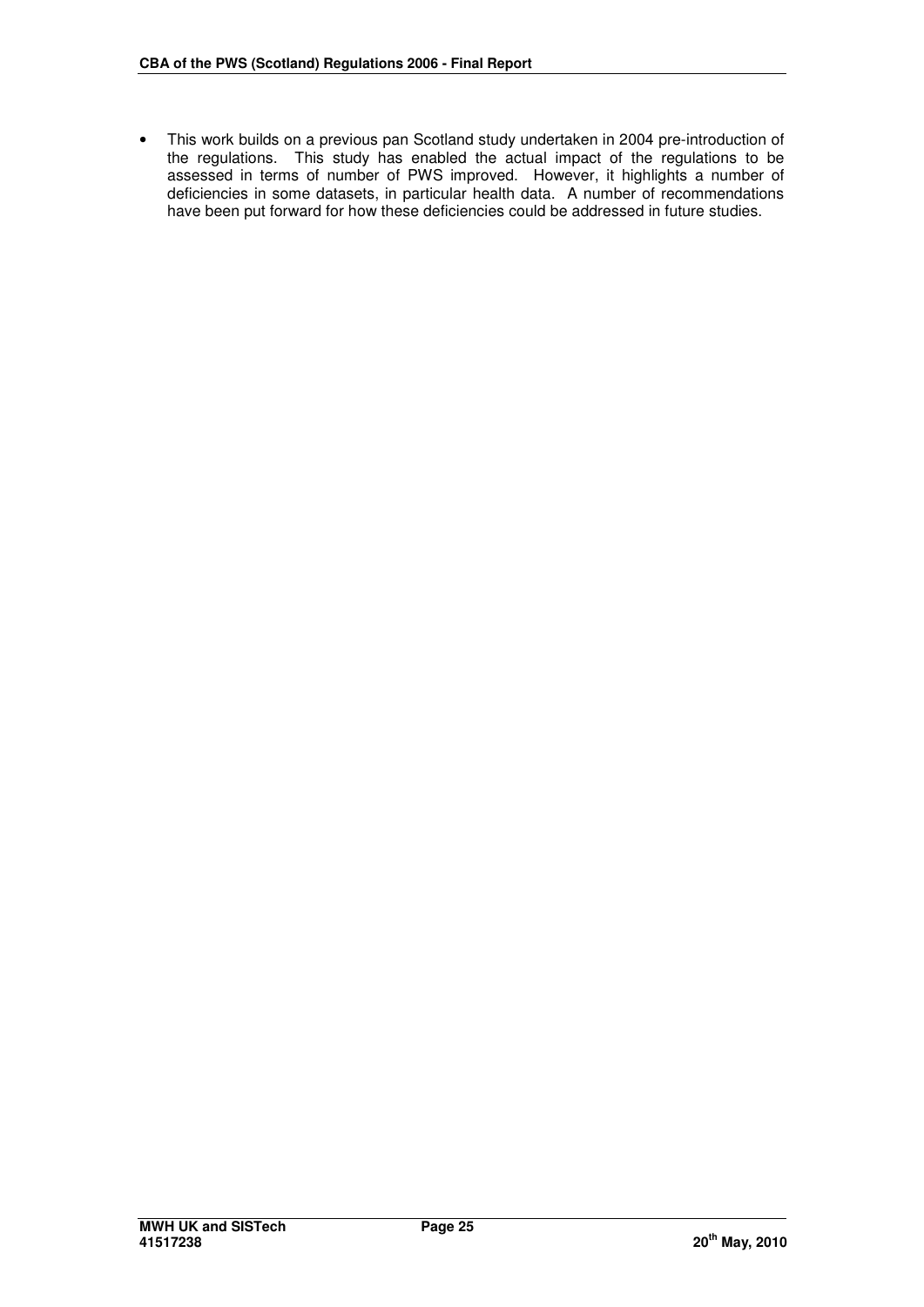# **Appendix 1 – SBC staff costs**

The staff costs for SBC in administration of the scheme were determined through discussion with Ken Jones of SBC (Environmental Health Manager)

The following staff members spend a proportion on there time on PWS: four EHOs; one technical assistant; and Environmental Health Manager. Salary costs for these staff member have been estimated with an on-cost (25%) to cover admin and management time. The total annual costs have been estimated as £64,645. SBC have indicated that these costs are indicative of the yearly costs from 2006 to date. Unless there were to be a step change in the number of Type B supplies coming forward for risk assessment these costs would not vary significantly over the timeframe of the CBA.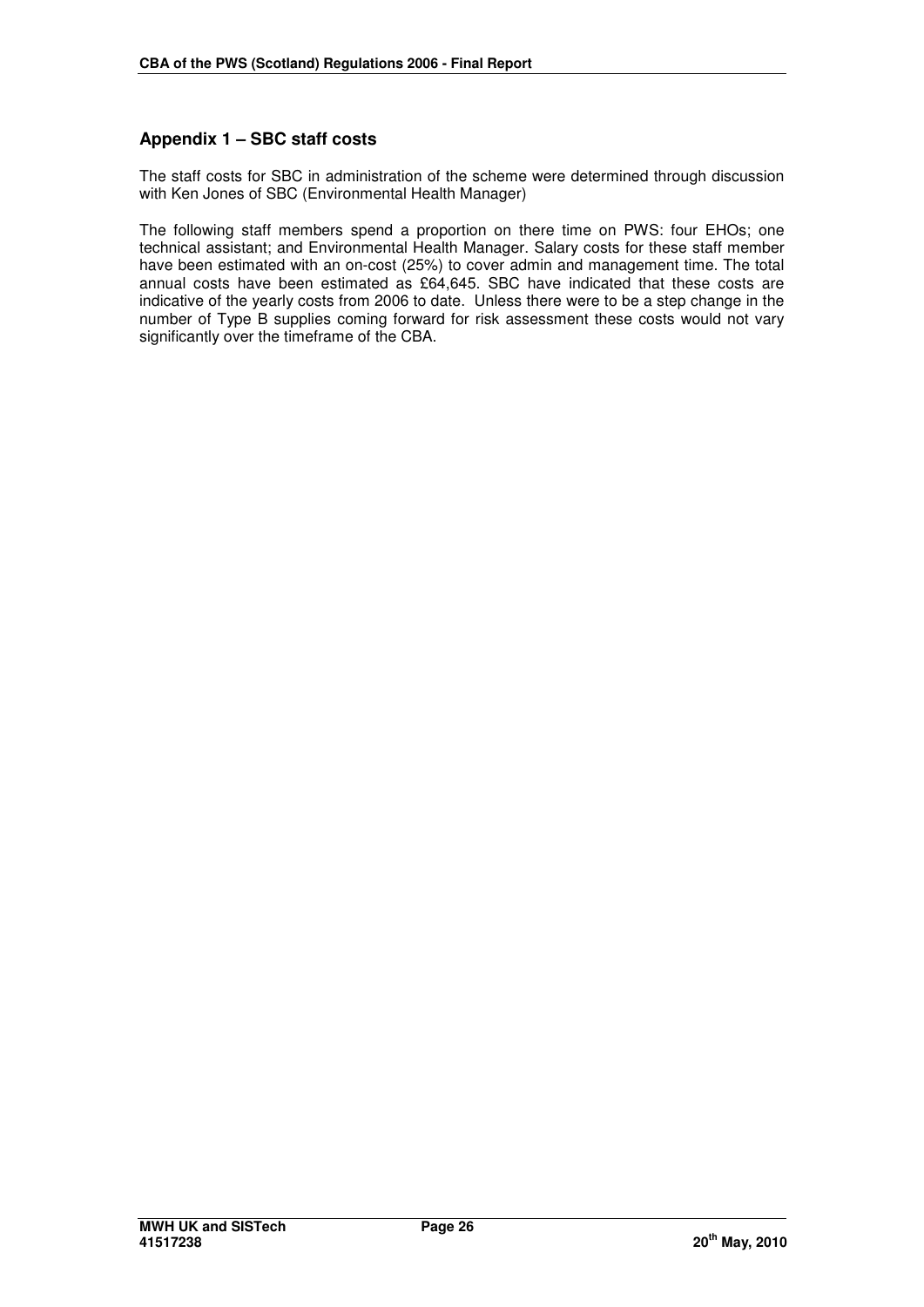# **Appendix 2 – Details of PWS Maintenance Costs**

For the purposes of the CBA the maintenance activities shown in the table below have been costed. Estimates for each activity have been obtained from suppliers of small scale treatment systems and maintenance contractors. All estimates are based on 2010 prices.

| <b>Activity</b>                                            | <b>Frequency</b>             |         | <b>Annual Cost per property size</b><br>(number of people served) |        |
|------------------------------------------------------------|------------------------------|---------|-------------------------------------------------------------------|--------|
|                                                            |                              | $1 - 3$ | $4 - 10$                                                          | $10 +$ |
| Replacement<br>οf<br>cartridge filters                     | 3<br>Once<br>every<br>months | 42      | 82                                                                | 82     |
| Replacement<br>οf<br>UV lamps                              | 9<br>Once<br>every<br>months | 29      | 39                                                                | 59     |
| Borehole<br>scaling<br>with<br>/cleaning<br>compressed air | 5<br>Once<br>every<br>vears  | £200    |                                                                   |        |

#### **Maintenance costs used in the CBA**

The following assumptions have been made in developing the above unit costs:

- UV is the only disinfection system utilised by private water supplies (occasionally a different system, such as Chloride disinfectant is used but this possibility was excluded from the model).
- Other maintenance activities will be required, such as cleaning of UV lamps and storage tanks. However, as these will often be carried out by the property occupier/owner, they have not been included in the CBA.
- A number of Type A supplies will have been equipped with treatment systems prior to the introduction of the 2006 regulations. From records held by SBC and SG it was estimated that a total of96 supplies already had filtration and UV. A consequence of introduction of the regulations is that these existing systems will need ongoing maintenance. Therefore, the cost of maintaining these supplies has been included in the CBA. No such allowance has been made for Type B properties.
- The annual maintenance cost of any new treatment systems (Type A or Type B) has been included in the CBA from the year in which the supply is improved.
- The CBA includes no allowance for end-of-life replacement of PWS assets or upgrade in the event of an amendment to the 2006 regulations.